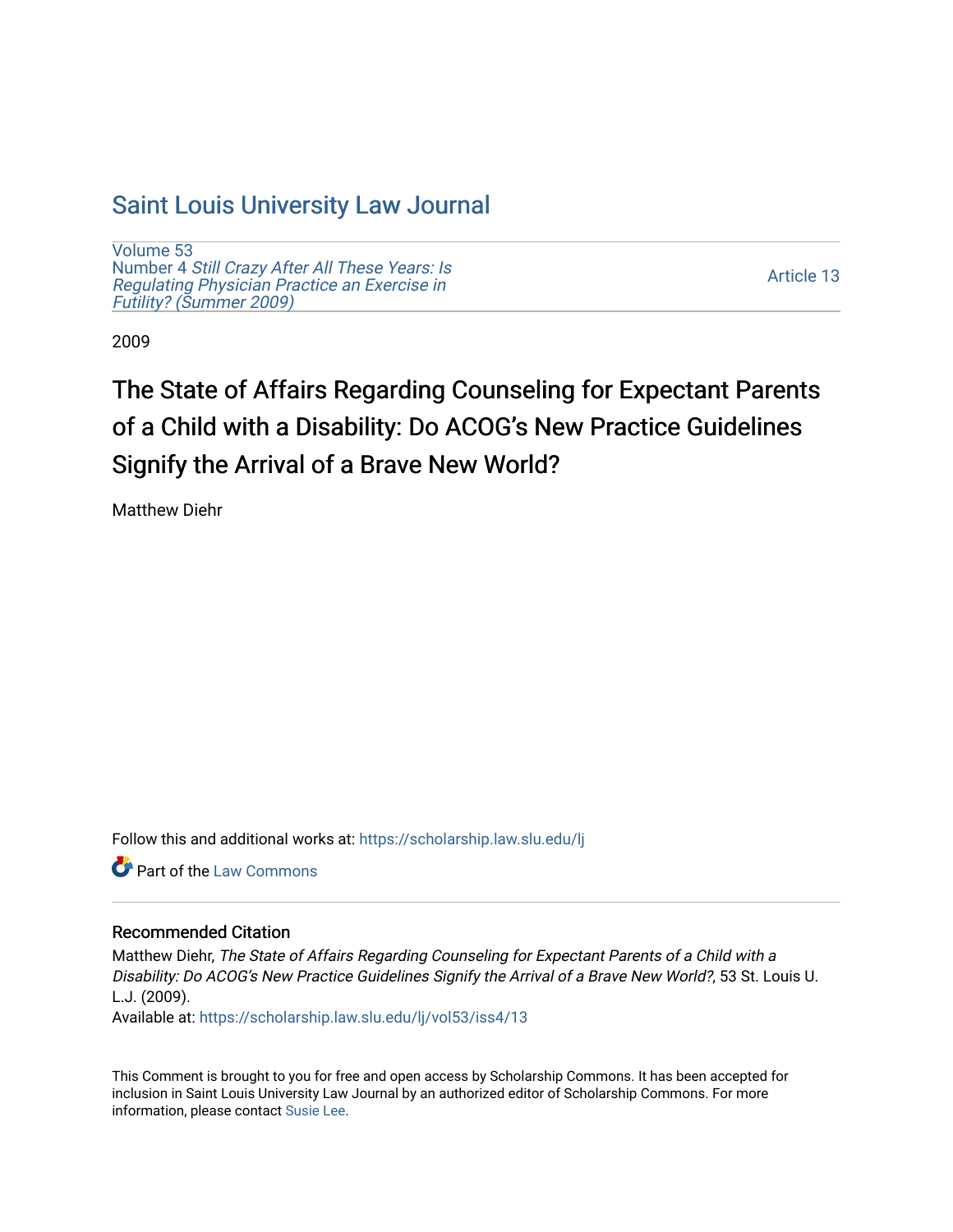### **THE STATE OF AFFAIRS REGARDING COUNSELING FOR EXPECTANT PARENTS OF A CHILD WITH A DISABILITY: DO ACOG'S NEW PRACTICE GUIDELINES SIGNIFY THE ARRIVAL OF A BRAVE NEW WORLD?**

### **INTRODUCTION**

*Whether it is better never to have been born at all than to have been born with even gross deficiencies is a mystery more properly to be left to the philosophers and the theologians. Surely the law can assert no competence to resolve the issue, particularly in view of the very nearly uniform high value which the law and mankind has placed on human life, rather than its absence*. 1

In 1990, Congress enacted the Americans with Disabilities Act<sup>2</sup> (ADA), inspiring the "genuine hope that people with disabilities could participate equally and be welcomed in all aspects of American life."<sup>3</sup> Passage of the ADA was brought about by significant contributions from the disabled community.<sup>4</sup> The ADA was particularly significant because "[d]emands for true integration and acceptance replaced those for mere tolerance, and the goal looked to be achievable."<sup>5</sup>

To what degree has this integration and acceptance taken place? The tort actions of wrongful birth and wrongful life indicate that there is much work left to be done in the realm of promoting equality for, and eliminating discrimination towards, persons with disabilities. Wrongful birth and wrongful life suits are a "unique subset of medical malpractice claims arising from a defendant's negligent failure to inform potential parents of the risk that their offspring may suffer from a congenital defect."<sup>6</sup> In both wrongful birth and wrongful life tort actions, the parents bringing suit are necessarily required to avow that they would have aborted their fetus had they known of their now-

 <sup>1.</sup> Becker v. Schwartz, 386 N.E.2d 807, 812 (N.Y. 1978).

 <sup>2.</sup> Americans with Disabilities Act of 1990, Pub. L. No. 101-336, 104 Stat. 327 (codified as amended at 42 U.S.C. 12101–12213 (2006)).

 <sup>3.</sup> Wendy F. Hensel, *The Disabling Impact of Wrongful Birth and Wrongful Life Actions*, 40 HARV. C.R.-C.L. L. REV. 141 (2005).

<sup>4</sup>*. Id.*

<sup>5</sup>*. Id.*

 <sup>6.</sup> Darpana N. Sheth, *Better Off Unborn? An Analysis of Wrongful Birth and Wrongful Life Claims Under the Americans with Disabilities Act*, 73 TENN. L. REV. 641, 644 (2006).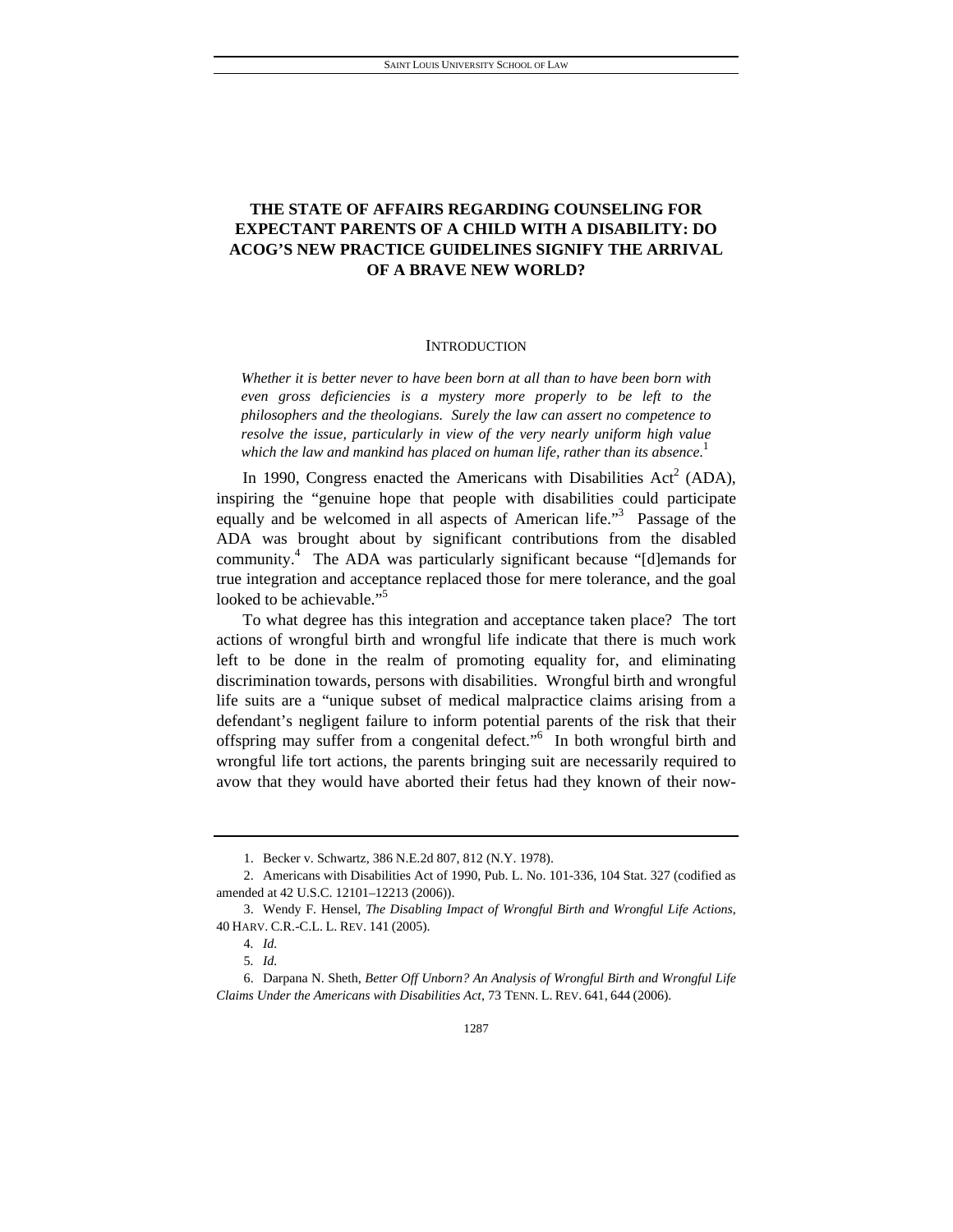living<sup>7</sup> child's congenital condition.<sup>8</sup> The actionable injury in parents<sup>9</sup> wrongful birth lawsuits is their lost choice of whether or not to carry their unborn child to term, given their hypothetical knowledge that the child would be impaired.<sup>10</sup> The legal theory in a wrongful life suit, similar to that of a wrongful birth suit, is that the child, often via his guardian, asserts that he would not have been born but for the health care provider's negligent failure to inform his parents of his potential congenital condition.<sup>11</sup> The "operable" injury" in a wrongful life tort action is the *life of the child itself*.<sup>12</sup> Both wrongful birth and wrongful life suits can hardly be reconciled with the goals and promises of the ADA.<sup>13</sup>

The American College of Obstetricians and Gynecologists (ACOG) recently issued a Practice Bulletin regarding guidelines (Practice Guidelines) for screening for fetal chromosomal abnormalities such as Down syndrome.<sup>14</sup> The essence of the Practice Guidelines is that women of *all ages* should now be offered both first trimester aneuploidy screening and amniocentesis

 10. Kassama v. Magat, 792 A.2d 1102, 1103–04, 1115 (Md. 2002); *see also* Hensel, *supra* note 3, at 142 (discussing the development of wrongful birth claims).

 <sup>7.</sup> It seems theoretically possible to sustain such a claim if the child has deceased. It is necessary, however, for the child to have been born.

 <sup>8.</sup> There is some confusion surrounding the distinction between "wrongful conception" and "wrongful birth" claims. Some scholars define wrongful birth claims as only applicable to claims that require parents to avow that they would have had an abortion had they known of their fetus' congenital condition. *See, e.g.*, Michelle McEntire, Comment, *Compensating Post-Conception Prenatal Medical Malpractice While Respecting Life: A Recommendation to North Carolina Legislators*, 29 CAMPBELL L. REV. 761, 764 (2007) (noting that the injury in a claim for wrongful birth is the plaintiff-parents' deprivation of "the right to choose whether to terminate the pregnancy"). Others include in the larger category of wrongful birth the claims mentioned above, but also claims against a geneticist who failed to advise parents of their risk of bearing a child with a disability before conception. *See, e.g.*, Sheth, *supra* note 6, at 645; Kathleen A. Mahoney, Note, *Malpractice Claims Resulting from Negligent Preconception Genetic Testing: Do These Claims Present a Strain of Wrongful Birth or Wrongful Conception, and Does the Categorization Even Matter?*, 39 SUFFOLK U. L. REV. 773, 775 (2006). For purposes of this Comment, the latter claims are defined as "wrongful conception" claims and, thus, largely outside the scope of this Comment. In this Comment, wrongful birth claims are defined much as they are by the Missouri legislature: "No person shall maintain a cause of action or receive an award of damages based on the claim that but for the negligent conduct of another, a child would have been aborted." MO. REV. STAT. § 188.130(b) (2000); *see also* Mahoney, *supra* (discussing Minnesota's similar statutory ban of wrongful birth claims).

 <sup>9.</sup> A wrongful birth lawsuit may be brought by either or both parents. 23 CAUSES OF ACTION SECOND § 4, at 55 (Dana Campbell & Clark Kimball eds., 2003).

<sup>11</sup>*. Kassama*, 792 A.2d at 1115; *see* Hensel, *supra* note 3, at 143.

 <sup>12.</sup> Hensel, *supra* note 3, at 143; *see Kassama*, 792 A.2d at 1116.

<sup>13</sup>*. See e.g.*, Hensel, *supra* note 2, at 141 (noting that the "excitement and optimism" that ensued the passage of the ADA "has since diminished).

<sup>14</sup>*. ACOG Practice Bulletin No. 77: Screening for Fetal Chromosomal Abnormalities*, 109 OBSTETRICS & GYNECOLOGY 217 (2007) [hereinafter *ACOG 77*].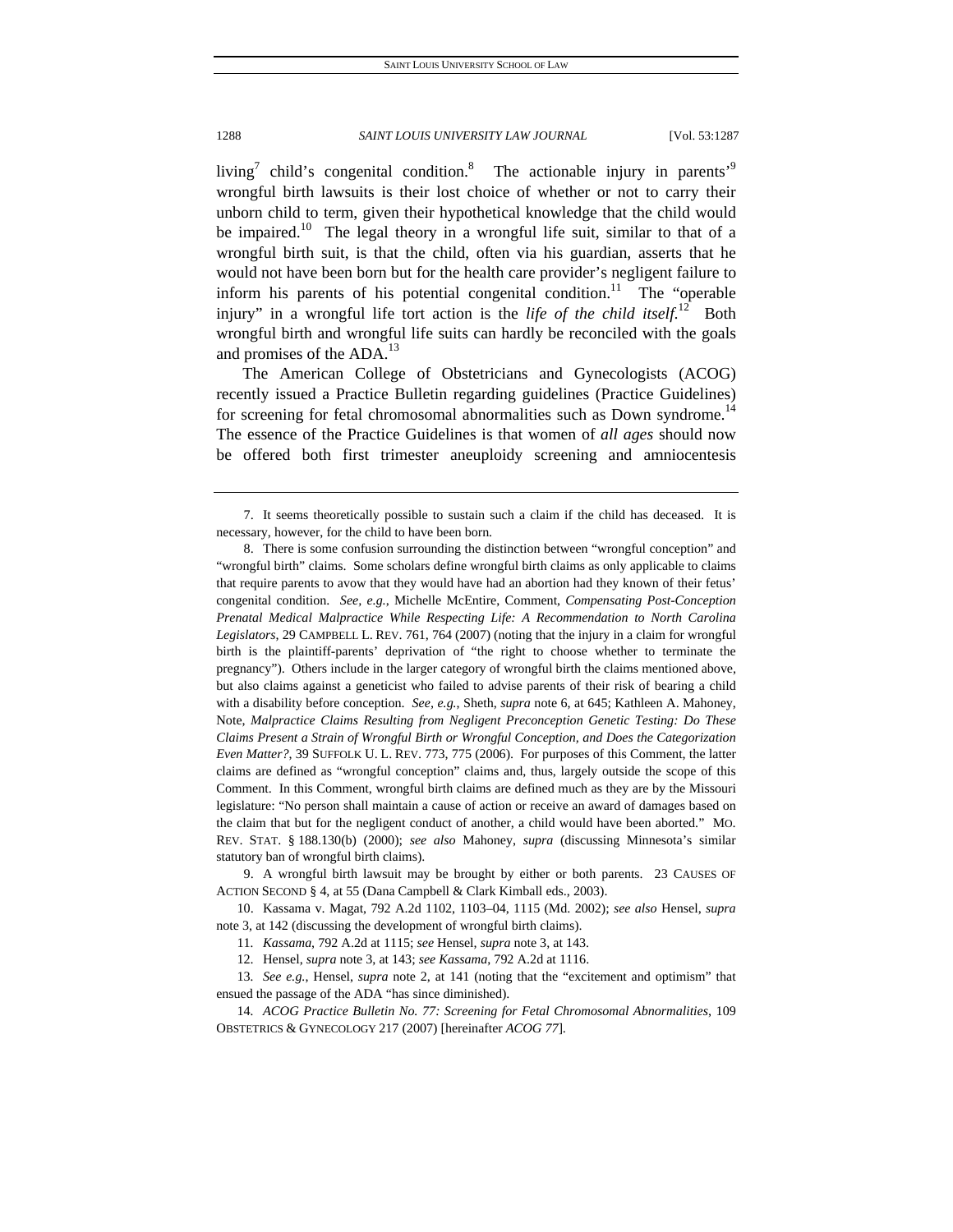examinations.<sup>15</sup> These Practice Guidelines form the basis for the clinical recommendations given by obstetricians and gynecologists across the country. The abortion rate for fetuses with Down syndrome, among women who have chosen to have such testing, is estimated to be between eighty and ninety percent.16 The increased number of fetal chromosomal abnormalities being diagnosed due to the promulgation of these Practice Guidelines teamed with the current abortion rate for fetuses with such a diagnosis inevitably results in a drastically increased number of abortions of fetuses diagnosed with a disability, and has led to an eight percent decrease in the Down syndrome population in the last two decades.<sup>17</sup> Increased testing and, more arguably, increased termination of fetuses with congenital conditions, may be in part due to increased liability—or perceived liability—resulting from the availability of wrongful birth and wrongful life suits.<sup>18</sup>

With an increased focus on identifying congenital conditions in the womb and a staggering abortion rate of fetuses with such conditions, one would expect that—at the very least—expectant parents would be getting the proper information regarding the life aspirations and achievements of individuals with disabilities. Unfortunately, all too often this is not the case.<sup>19</sup> State and federal legislators have responded to this "Brave New World" where fetuses are aborted by parents who have not been given information and counseling that may have been valuable in their difficult decision-making process. The Missouri legislature recently passed Missouri House Bill 818, or Section 191.923 of the Missouri Code, mandating informed genetic counseling for expectant parents of a child with a disability.<sup>20</sup> In 2007, Senator Brownback introduced legislation, co-sponsored by Senator Kennedy, called the Prenatally and Postnatally Diagnosed Conditions Awareness Act, containing many of the same recommendations.<sup>21</sup> Congressman Sensenbrenner of Wisconsin

 20. H.B. 818, 94th Gen. Assem., 1st Reg. Sess. (Mo. 2008) (codified at MO. REV. STAT. § 191.923 (Supp. 2008)).

<sup>15</sup>*. Id.* at 219.

 <sup>16.</sup> Nancy Cambria, *Laws Mandate Data on Down*, ST. LOUIS POST-DISPATCH, Nov. 9, 2008, at A1.

<sup>17</sup>*. Id.*

<sup>18</sup>*. See* Hensel, *supra* note 3, at 142 & n.7; *see also* Atlanta Obstetrics & Gynecology Group v. Abelson, 398 S.E.2d 557, 563 (Ga. 1990) ("[W]ith the continued advances in medical science which are occurring daily, the problems presented by the concept of 'wrongful birth' actions can only become increasingly more numerous and more complex."); Mark F. Grady, *Better Medicine Causes More Lawsuits, and New Administrative Courts Will Not Solve the Problem*, 86 NW. U. L. REV. 1068, 1070–71 (1992) (book review) (arguing that improvements in technology generally increase negligent behavior).

<sup>19</sup>*. See infra* Part III.

 <sup>21.</sup> Prenatally and Postnatally Diagnosed Conditions Awareness Act, S. 1810, 110th Cong. (2007) (as introduced in the Senate, July 18, 2007).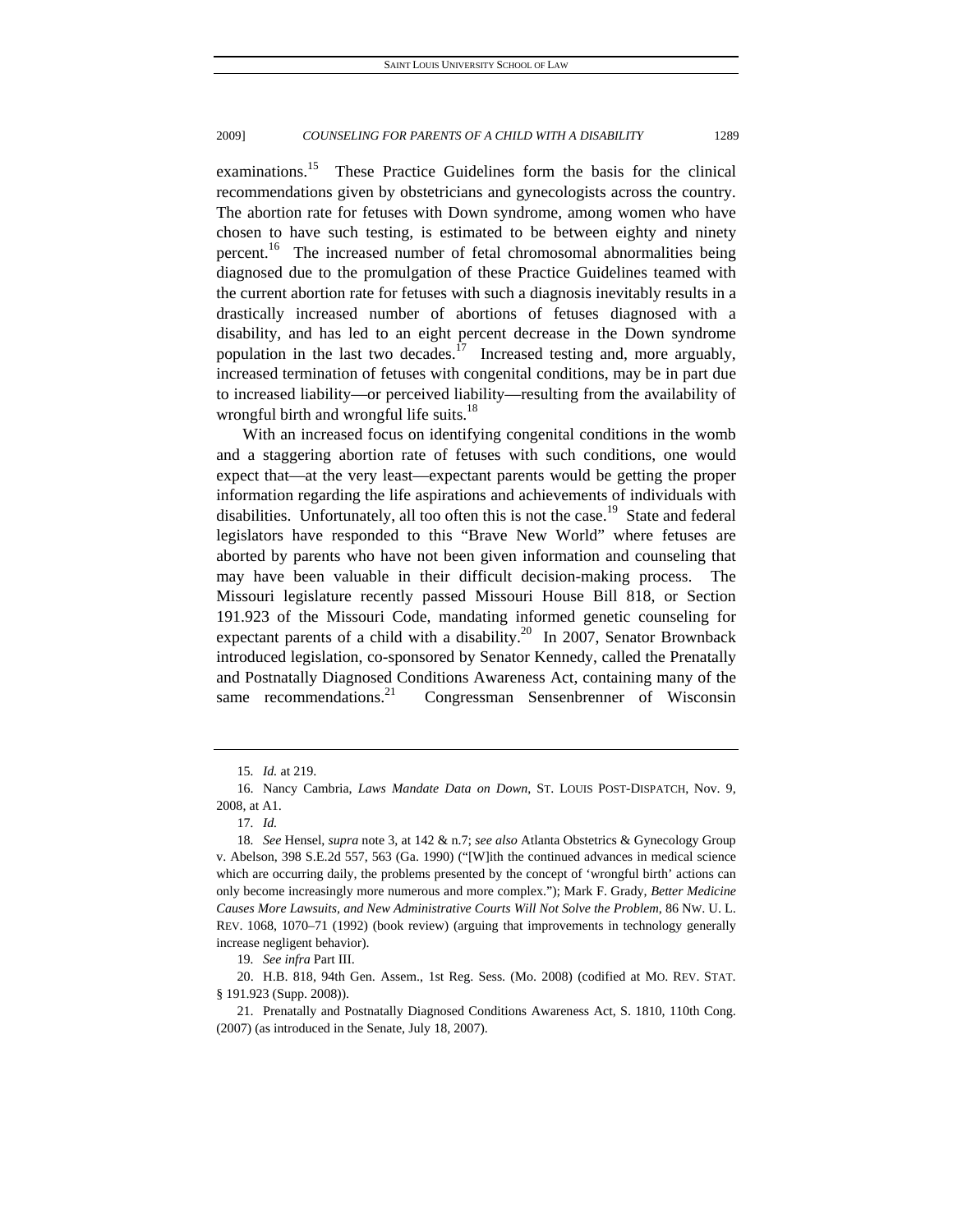introduced the companion version of the bill in the House of Representatives.<sup>22</sup> Congress recently passed this federal legislation (the Prenatally and Postnatally Diagnosed Conditions Awareness Act) on September 25, 2008, by a voice vote, $^{23}$  and the bill was signed into law by President Bush on October 8,  $2008.<sup>24</sup>$ 

This author believes that legislation similar to Section 191.923 of the Missouri Code and the Prenatally and Postnatally Diagnosed Conditions Awareness Act is necessary both to eliminate the legal threat of wrongful birth and wrongful life actions and to facilitate adequate and accurate genetic counseling for expectant parents of children with disabilities.

Although a woman's right to procreative choice, including access to an abortion in certain circumstances, as affirmed in *Roe v. Wade*<sup>25</sup> and subsequent decisions, is indelibly woven into the fabric of wrongful birth or wrongful life claims,  $26$  this Comment is not meant to be a wide-ranging indictment of abortion. $27$  Nor is the Comment intended to focus solely on Down syndrome. Down syndrome, also known as trisomy 21, is one of many genetic disorders that can be diagnosed *in utero* but cannot be "cured" in any clinical sense.<sup>28</sup> The specific mention of Down syndrome in the recent ACOG Practice

25. 410 U.S. 113 (1973).

26*. See* Hummel v. Reiss, 608 A.2d 1341, 1346 (N.J. 1992). In fact, wrongful birth and wrongful life claims were brought before *Roe*. *See id*. at 1343 (citing Gleitman v. Cosgrove, 227 A.2d 689 (N.J. 1967)); *see generally* Alan J. Belsky, *Injury as a Matter of Law: Is This the Answer to the Wrongful Life Dilemma?*, 22 U. BALT. L. REV. 185, 191–96, 191 n.15 (1993) (providing a history of pre-*Roe* wrongful life and wrongful birth claims). The number and success of such claims, however, has drastically increased since *Roe* was decided. *See generally* Belsky, *supra*, at 191 (supporting the argument that judicial decisions concerning wrongful life and wrongful birth actions "have followed a clear course paralleling the progression of the constitutional right to practice birth control and procure abortions").

 27. For a discussion of the moral and social implications of the legal right to abortion as opposed to actions for wrongful birth and wrongful life, see for example, Hensel, *supra* note 3, at 171–81 (arguing that although "[a] woman's right to reproductive freedom includes the right to make unpopular choices regarding the future of her pregnancy," selective termination and wrongful birth and wrongful life actions have distinct moral and social implications); Adrienne Asch, *Disability Equality and Prenatal Testing: Contradictory or Compatible?*, 30 FLA. ST. U. L. REV. 315, 340 (2003); John A. Robertson, *Procreative Liberty in the Era of Genomics*, 29 AM. J.L. & MED. 439, 457–58 (2003) (suggesting that allowing parents the choice to terminate a pregnancy if the fetus is found to have a congenital disability does not send the message to "persons with those conditions or disabilities that their lives are not valued or that it would be preferable that they had not been born," as some scholars have argued).

 28. Down syndrome, or trisomy 21, is a condition that occurs from three copies of the twenty-first chromosome.

 <sup>22.</sup> Prenatally Diagnosed Condition Awareness Act of 2007, H.R. 3112, 110th Cong. (2007) (as introduced in House, July 19, 2007).

 <sup>23. 154</sup> CONG. REC. H9918–20 (daily ed. Sept. 25, 2008).

 <sup>24.</sup> Prenatally and Postnatally Diagnosed Conditions Awareness Act, Pub. L. No. 110-374, 122 Stat. 4051 (2008) (to be codified at 42 U.S.C. § 280g-8).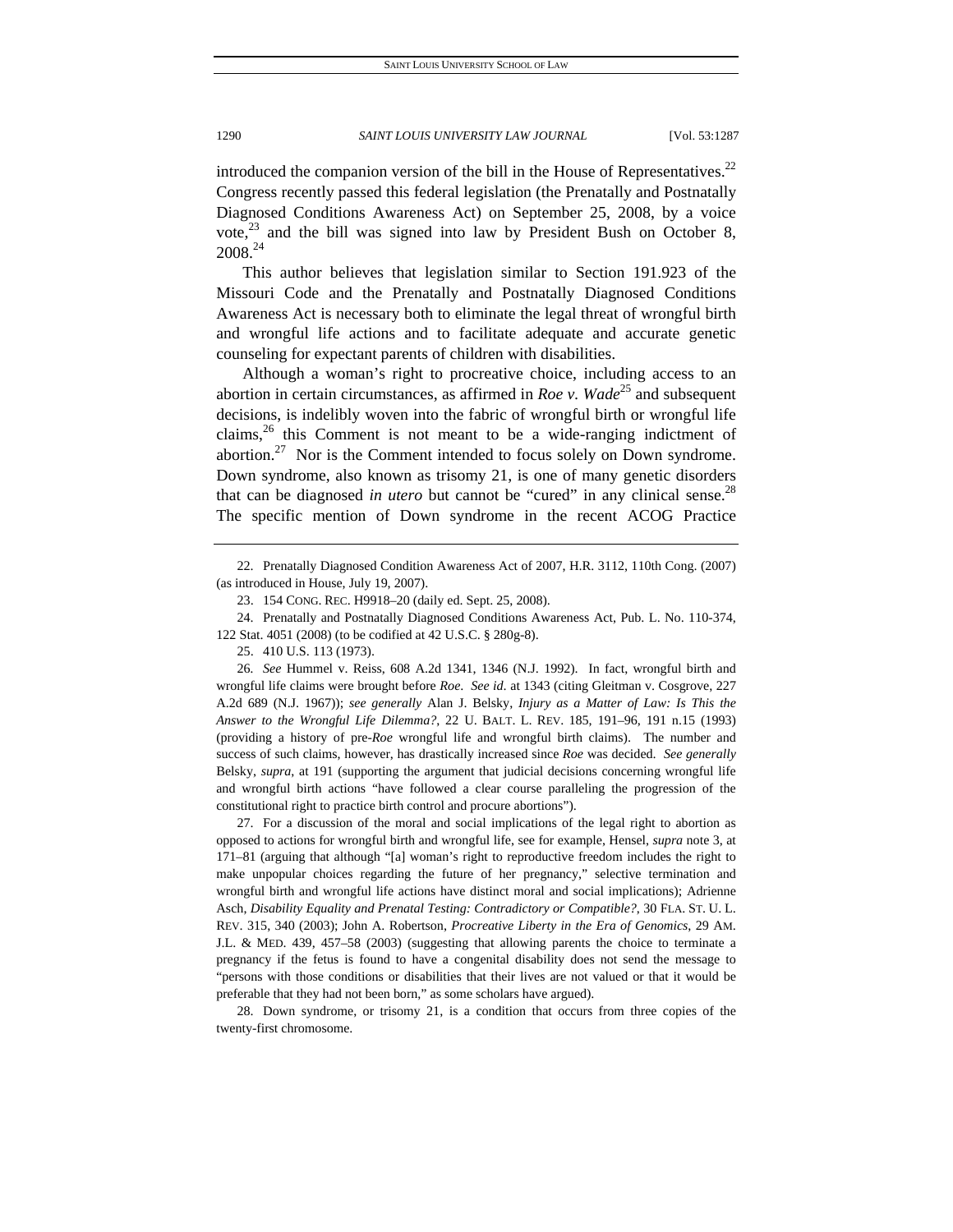Guidelines,<sup>29</sup> its mention in Section 191.923 of the Missouri Code,<sup>30</sup> and in the Prenatally and Postnatally Diagnosed Conditions Awareness  $Act<sub>1</sub><sup>31</sup>$  and the staggering abortion rate for fetuses diagnosed with Down syndrome, $32$  place certain emphasis on this condition and make it particularly ripe for discussion in the arena of prenatal testing and disability rights.

Rather, this Comment seeks to honestly discuss the impact the tort actions of wrongful birth and wrongful life—both premised as they are on the assertion that a fetus would have been aborted had the parents known of the fetus' congenital condition—have on the disabled community and on society at large. Scholars have predicted the onset of defensive medicine as a result of wrongful birth and wrongful life actions.<sup>33</sup> Arguably, ACOG's recent Practice Guidelines represent such defensive medicine, insofar as it militates towards a standard of care without sufficient guarantees that expectant parents are receiving adequate information and counseling. This Comment attempts to explore the subsequent impact defensive medicine may have on informed consent and proposes some legislative solutions to eliminate the threat of legal action via wrongful birth and wrongful life actions and to further ensure accurate, non-directive genetic counseling.

Part I of this Comment evaluates some of the historical models of disability and their impacts on legal approaches to disability law. Part II discusses the flaws in the tort actions of wrongful birth and wrongful life and the equally flawed impact these actions have had on the current state of genetic counseling for expectant parents of a child with a disability. Part III discusses the new ACOG Practice Guidelines, the response of some disability groups to these Practice Guidelines, and some expected ramifications of the Practice Guidelines. Part IV will discuss several legislative solutions to the current legal climate, including some frameworks for barring wrongful birth and wrongful life actions as well as a discussion of both the recently passed Missouri legislation and the Prenatally and Postnatally Diagnosed Conditions Awareness Act. Part V will propose a more informed decision-making process for expectant parents of a child with a disability, one that is in accord with the goals and promises of the ADA, and that guarantees that all expectant parents of a child diagnosed with a disability have access to the necessary information and non-directive counseling.

<sup>29</sup>*. ACOG 77*, *supra* note 14, at 217.

 <sup>30.</sup> MO. REV. STAT. § 191.923 (Supp. 2008).

 <sup>31.</sup> Prenatally and Postnatally Diagnosed Conditions Awareness Act, Pub. L. No. 110-374, 122 Stat. 4051 (2008) (to be codified at 42 U.S.C. § 280g-8).

 <sup>32.</sup> Cambria, *supra* note 16.

<sup>33</sup>*. See generally* Sheth, *supra* note 6, at 665 ("[A]llowing tort claims like wrongful birth and wrongful life may encourage physicians to practice defensive medicine . . . . For example, . . . [ordering] all available diagnostic tests in an effort to avoid liability for potentially exorbitant compensatory damages, regardless of the cost or need for the diagnostic test.").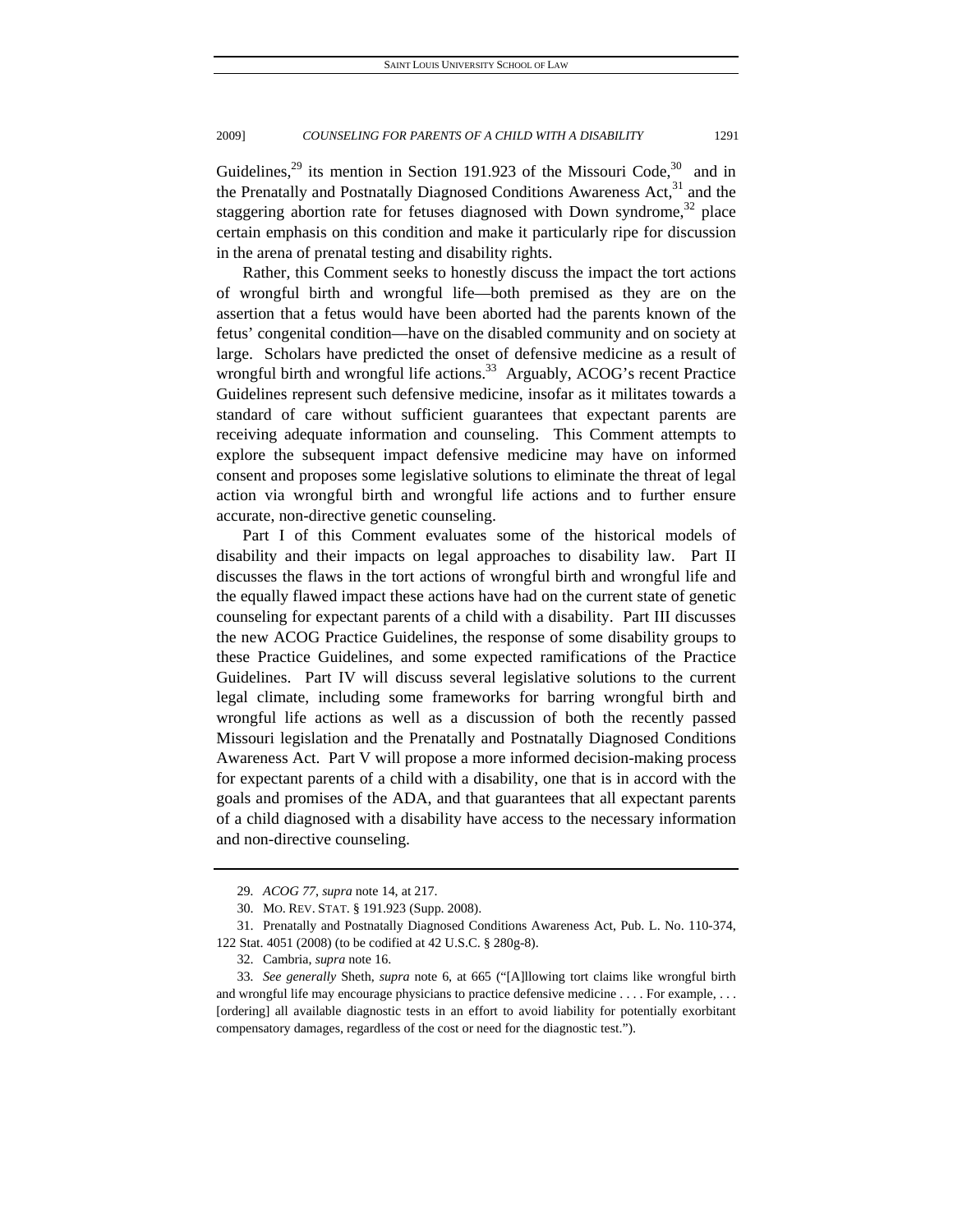### I. HISTORICAL MODELS OF DISABILITY

The use of interdisciplinary materials to influence legal issues and outcomes is one of the great triumphs of the past few decades of legal history.<sup>34</sup> One need only look to cases such as *Brown v. Board of Education*<sup>35</sup> to affirm this statement. Only recently, however, have legal scholars begun to incorporate such interdisciplinary materials into a discussion of disability related discourse.<sup>36</sup> Because disability legal theory is a relative latecomer to embrace the value of such interdisciplinary discourse, a review of the historical models of disability is useful to evaluate the development of disability law. These models "provide the foundation for deconstructing the images and conceptions of disability that motivate the case law on wrongful birth and wrongful life." $37$ 

The medical model of disability has dominated and continues to dominate much of public thinking about impairment and disability.<sup>38</sup> The essence of this model is that disability is a trait that results from the internal functional limitations of an individual.<sup>39</sup> Because disability is viewed as mainly a medical issue, "[p]hysicians serve as the gatekeepers of disability" and "[i]t is an unstated assumption that the medical community can precisely identify impairments and accurately assess functionality."<sup>40</sup> This model essentially echoes the familiar phrase that "biology is destiny."<sup>41</sup> Importantly, "[s]ince society did not cause the social disadvantages that flow naturally from biology, it is under no obligation  $\dots$  to alleviate them  $\dots$  [and] any remediation society chooses to undertake falls under the heading of charitable intervention rather than entitlement."<sup>42</sup>

Not surprisingly, the medical model's focus on disability as biology leads to the conclusion that the solution to disability is similarly biological.<sup>43</sup> Social policy focuses on "eliminat[ing] as much disability as possible, by using medical technology to cure existing disability or prevent future disability . . . ,

<sup>34</sup>*. See* Hensel, *supra* note 3, at 145.

 <sup>35. 347</sup> U.S. 483, 493, n.11 (1954) (relying, in part, on evidence from social science research to conclude that racial segregation in public schools is unconstitutional).

<sup>36</sup>*. See* Mary Crossley, *The Disability Kaleidoscope*, 74 NOTRE DAME L. REV. 621, 627 (1999).

 <sup>37.</sup> Hensel, *supra* note 3, at 146.

<sup>38</sup>*. Id.*

 <sup>39.</sup> Crossley, *supra* note 36, at 649.

 <sup>40.</sup> Hensel, *supra* note 3, at 146.

<sup>41</sup>*. See id.*

<sup>42</sup>*. Id.* at 146–47.

<sup>43</sup>*. Id.* at 147.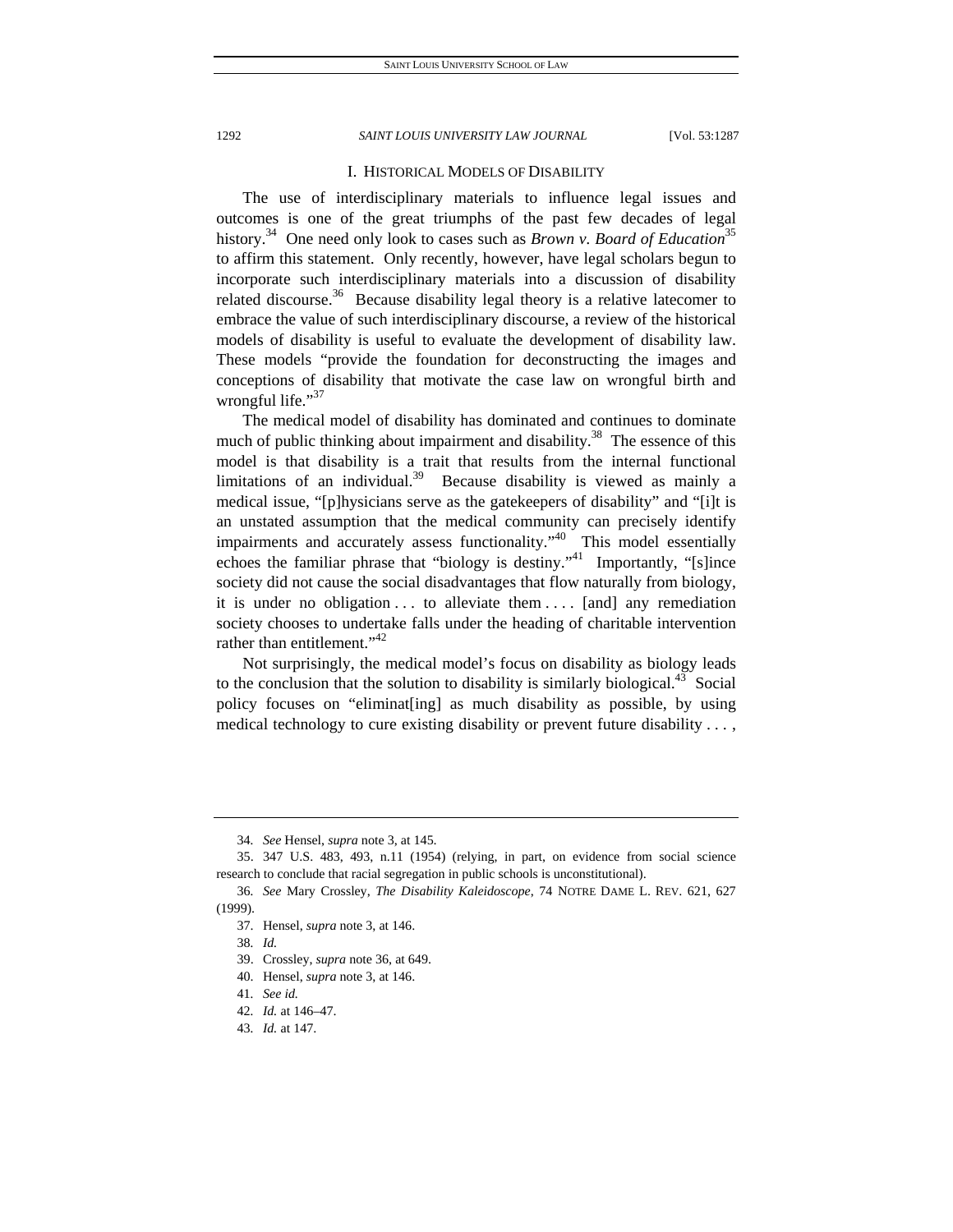and ... us[ing] rehabilitative techniques to help disabled individuals approximate dominant physical standards as closely as possible."<sup>44</sup>

Genetic counseling that fails in its stated goal of being non-directive thus both reflects and reinforces the medical model of disability. Parents who are not presented with "timely and informative counseling," which includes "current information about the conditions that were tested for, the accuracy of such tests, and resources for obtaining support services for such conditions<sup>"45</sup> are done a disservice at the hands of years of public thinking about disability that fails to recognize that disability is more than simply a medical condition to be either cured or prevented. Wrongful birth and wrongful life tort suits "broadcast the medical model's message of the biological inferiority and 'otherness' of impaired individuals. Disability is reinforced as an inherent personal trait, and biology, once again, becomes destiny."46

By contrast, the social model of disability contends that disability is, at least in part, "a social construction shaped by environmental factors."<sup>47</sup> As opposed to the medical model, which focuses on the inherent physical limitations of individuals, the social model "asserts that 'disability' is not caused by impairment but by the social barriers . . . that people with impairments  $\dots$  come up against in every arena."<sup>48</sup> A classic example would be an individual in a wheelchair who cannot enter a building constructed with stairs. Such an individual is "disabled vis-à-vis the building not because of any physiological limitation, but because of a design flaw that did not contemplate the non-ambulatory."<sup>49</sup> The important consequence of such thinking is that

 <sup>44.</sup> Crossley, *supra* note 36, at 652 (footnotes omitted); *see* Hensel *supra* note 3, at 147. While it is certainly not the contention of this Comment that all medical professionals view disability in this manner, there is support for the view that the medical profession approaches disability, at least partially, in this manner. For example, Steven J. Ralston, *Reflections from the Trenches: One Doctor's Encounter with Disability Rights Arguments*, *in* PRENATAL TESTING AND DISABILITY RIGHTS 334, 335 (Erik Parens & Adrienne Asch eds., 2000), observes:

I cannot comment on all doctors' medical training because it varies from medical school to medical school. In general, what I was taught in medical school and in my training is that disability—no matter what its form—is a bad thing and to be avoided at all costs. Lectures or seminars on Down syndrome or other genetic syndromes were geared toward the description of the abnormalities and the efforts that can be made to prevent the problem in the first place; that children with congenital diseases may find their lives to be rich and valuable was hardly recognized, much less stressed.

 <sup>45.</sup> MO. REV. STAT. § 191.923.3 (Supp. 2008).

 <sup>46.</sup> Hensel, *supra* note 3, at 175 (footnotes omitted).

 <sup>47.</sup> Richard K. Scotch, *Models of Disability and the Americans with Disabilities Act*, 21 BERKELEY J. EMP. & LAB. L. 213, 214 (2000).

 <sup>48.</sup> C. Thomas, *Disability: Getting It "Right*,*"* J. MED. ETHICS, 15, 15 (2008); *see also* Hensel, *supra* note 3, at 147–48 (discussing the social model of disability).

 <sup>49.</sup> Hensel, *supra* note 3, at 148.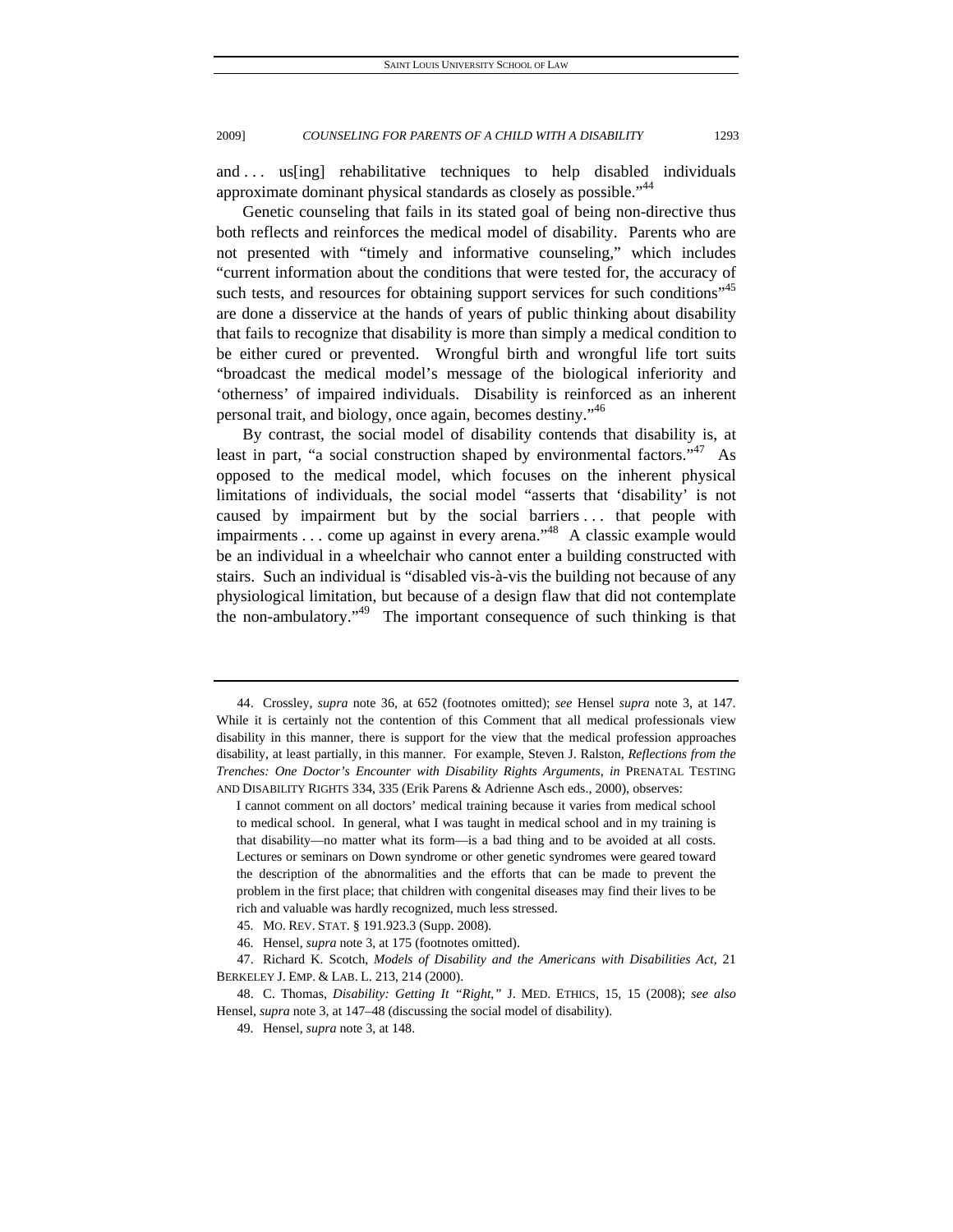"assumptions of the inability to participate become self-fulfilling prophecies."50

There are admittedly limitations to the social model of disability. It is true that some individuals have severely limiting conditions that exist independently of any social construction of disability. The social model, though, "need not deny that some limitations flow directly from impairment in order to argue that externally imposed disadvantages should [nonetheless] be remedied."<sup>51</sup> Indeed, one need only look to a typical wrongful birth or wrongful life suit to realize that powerful external social barriers remain to prevent full acceptance of people with disabilities into society.

An important attribute of the social model of disability is that, not surprisingly, the remedy is also social in nature.<sup>52</sup> By contrast to the medical model, public policy response to disability is not to "cure" the defects of the individual, but to "understand the disablist social relationships and forces (individual and collective) that work both to directly socially exclude and to undermine psychoemotional well-being of adults and children with impairments."<sup>53</sup>

A more recent theory of disability, referred to as the civil rights or minority group model of disability, views disability primarily as a function of social relationships and discrimination rather than inherent functional limitations, and uses this recognition as the foundation of a group identity for people with disabilities.<sup>54</sup> Because to view disability as "unique and personal . . . implies that it is an essentially private problem to be resolved, conquered or overcome by individual effort rather than by public policies or social services," the minority model eschews this line of thinking.<sup>55</sup> By encouraging the view that disability is a socially generated notion, "individual impairments take a back seat to the universal experience of discrimination and stigmatization."<sup>56</sup> Because under this model "individuals with disabilities are encouraged to see themselves as members of a discrete minority group," this model "transforms relatively powerless individuals into a unified political body insistent on the 'eradication of exclusionary practices and structures as a matter of civil rights. $\cdot$ "<sup>57</sup>

 <sup>50.</sup> Scotch, *supra* note 47, at 215.

 <sup>51.</sup> Crossley, *supra* note 36, at 658.

 <sup>52.</sup> Thomas, *supra* note 48, at 15–16.

<sup>53</sup>*. Id.* at 16.

 <sup>54.</sup> Harlan Hahn, *Feminist Perspectives, Disability, Sexuality and Law: New Issues and Agendas*, 4 S. CAL. REV. L. & WOMEN'S STUD. 97, 101 (1994); *see also* Hensel, *supra* note 3, at 149 (discussing the minority group model of disability).

 <sup>55.</sup> Hahn, *supra* note 54, at 105.

 <sup>56.</sup> Hensel, *supra* note 3, at 149.

<sup>57</sup>*. Id.* (quoting Crossley, *supra* note 36, at 659).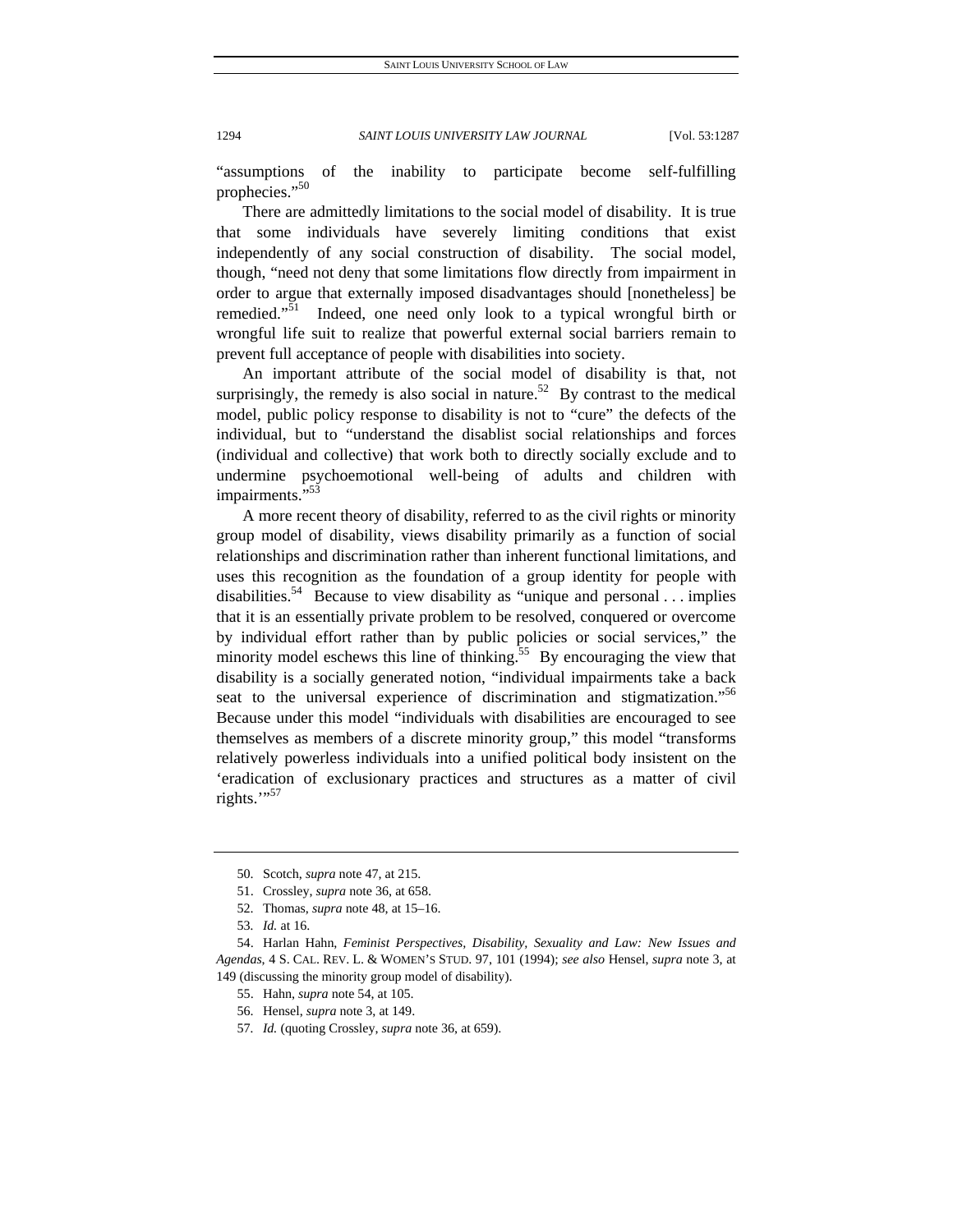Many scholars have credited passage of the ADA, in part, to the political awareness borne out of the minority model of disability.<sup>58</sup> Scholars have argued that "Congress adopted a civil-rights model for addressing disability issues by using the Civil Rights Act of 1964 as a foundation for drafting and interpreting the ADA."<sup>59</sup> Wrongful birth and wrongful life lawsuits are particularly unacceptable when viewed through the lens of the social or minority model of disability. Similarly, when expectant parents are unduly influenced to either undergo prenatal testing or terminate a pregnancy because of a diagnosed disability, the goals of the social and minority models of disability are directly undermined.

### II. WRONGFUL BIRTH AND WRONGFUL LIFE SUITS

### *A. The Origins and Expansion of Wrongful Birth and Wrongful Life Suits*

Wrongful birth and wrongful life suits are a "unique subset of medical malpractice claims arising from a defendant's negligent failure to inform potential parents of the risk that their offspring may suffer from a congenital defect."<sup>60</sup>

In *Becker v. Schwartz*, the plaintiff mother gave birth to a child with Down syndrome.<sup>61</sup> The mother "alleged that her physician neither advised her of the increased risk of [bearing a child] with birth defects [for] women over thirtyfive years of age nor recommended that she have an amniocentesis."<sup>62</sup> The actionable injury in the parents' wrongful birth suit was thus their lost choice of whether or not to carry the unborn child to term, given their hypothetical knowledge that the child would be impaired. $63$  The parents also filed a wrongful life action on behalf of their child. $64$  The operable injury in the wrongful life tort action was the child's life itself.<sup>65</sup> The legal theory in the wrongful life suit was that the child asserted he would not have been born but for the doctor's failure to recommend an amniocentesis or fully inform the parents of their chances of bearing a child with a genetic condition.<sup>66</sup> The

66*. Id.*

<sup>58</sup>*. Id.* at 150 & n.48.

 <sup>59.</sup> Sheth, *supra* note 6, at 654.

<sup>60</sup>*. Id.* at 644.

 <sup>61.</sup> Becker v. Schwartz, 386 N.E.2d, 807, 808 (N.Y. 1978). The court described Dolores Becker as "a retarded and brain-damaged infant who suffers, and will continue to suffer for the remainder of her life, from Down's Syndrome, commonly known as mongolism." *Id.*; *see also* Hensel, *supra* note 2, at 156–58 (discussing *Becker* and other early wrongful birth and wrongful life cases).

 <sup>62.</sup> Hensel, *supra* note 3, at 156; *see Becker*, 386 N.E.2d at 808–09.

<sup>63</sup>*. Becker*, 386 N.E.2d at 813.

<sup>64</sup>*. Id.* at 809.

<sup>65</sup>*. Id.* at 812.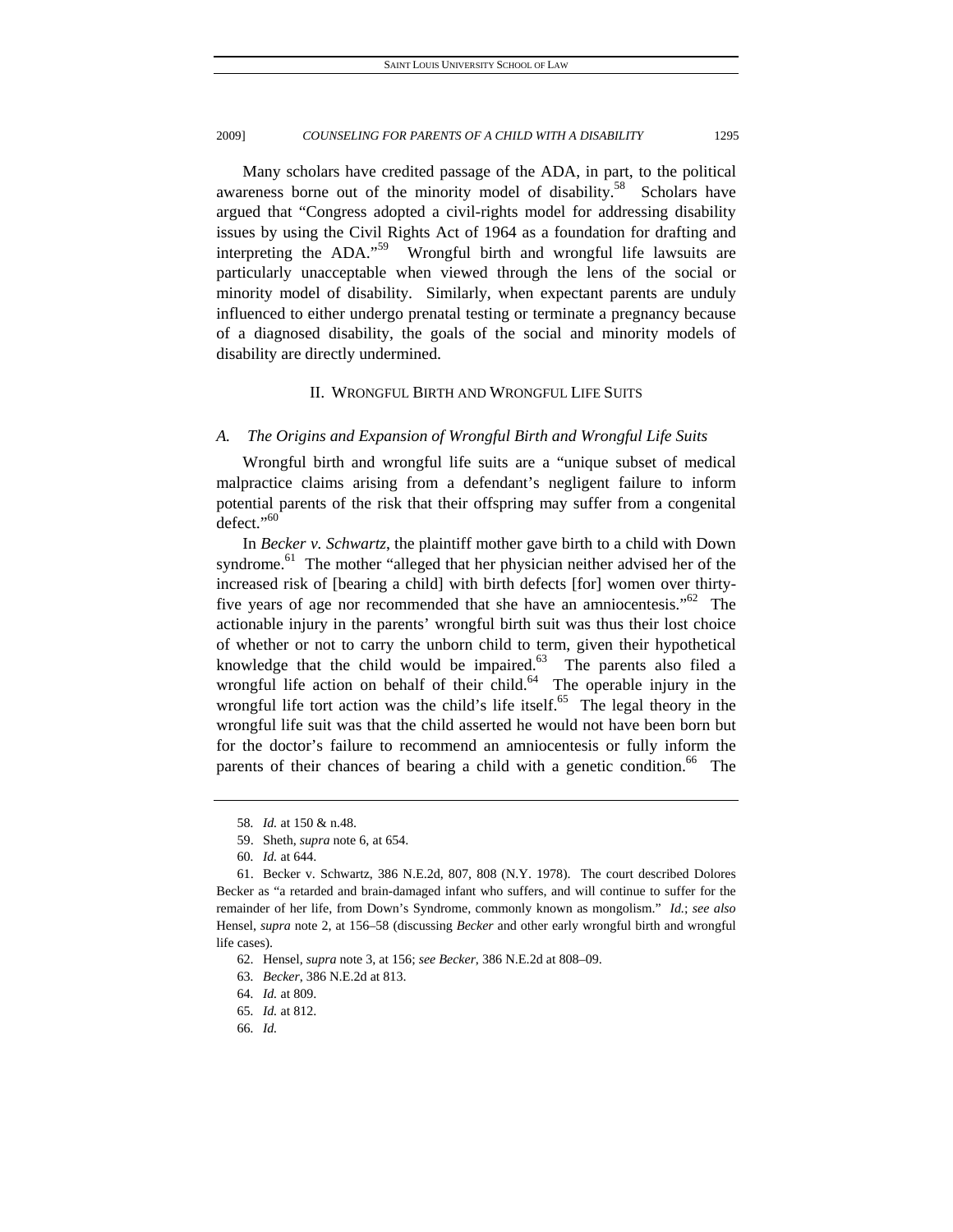court took the approach that is currently endorsed by many jurisdictions: to deny the wrongful life claim<sup>67</sup> and allow the wrongful birth claim to go forward.<sup>68</sup>

Wrongful birth and wrongful life suits are essentially an outgrowth of "wrongful conception" or "wrongful pregnancy" claims.<sup>69</sup> Such claims "were [usually] brought by parents against either physicians who had performed negligent sterilization procedures . . . or manufacturers who had developed faulty contraceptive products."70 In such a situation, "the defendants' negligence resulted in the birth of a healthy child despite the parents' clearly expressed desire to avoid conception."<sup>71</sup> Tort actions of this type have been widely accepted in most jurisdictions, in large part because they "are consistent with traditional medical malpractice and product liability actions" insofar as "the plaintiff can easily establish that, but for the physician's negligence, the child  $\dots$  would not have been conceived."<sup>72</sup>

In such cases, courts have typically "awarded the plaintiff mothers their medical expenses and emotional distress damages associated with pregnancy and childbirth. $173$  The majority of courts, however, "have rejected the expansion of such damages to the costs of raising the unexpected child to adulthood," usually because to do so would require courts to "label[ ] the child's life, rather than the mother's experience as a legally compensable 'injury."<sup>74</sup>

Medical advances allowing for sophisticated prenatal diagnosis of certain disabilities "coupled with the loosening of the fetters on abortions triggered in 1973 by *Roe v. Wade*," have given rise to the tort actions of wrongful birth and wrongful life.<sup>75</sup> In wrongful birth suits, the essence of the claim is that the parents "would have aborted their unborn child had the impairment been properly diagnosed. The injury identified . . . is the parents' lost choice over whether or not to carry [the disabled] child to term.<sup>776</sup> Wrongful life suits are

<sup>67</sup>*. Id.*; *see* Hensel, *supra* note 3, at 161 n.118 (listing jurisdictions that have rejected wrongful life claims).

<sup>68</sup>*. Becker*, 386 N.E.2d at 813; *see* Sheth, *supra* note 6 at 650 n.59 (listing jurisdictions that have allowed wrongful birth claims).

 <sup>69.</sup> Hensel, *supra* note 3, at 151.

<sup>70</sup>*. Id.*

<sup>71</sup>*. Id.*

 <sup>72.</sup> Hensel, *supra* note 3, at 151; *see, e.g.*, Simmerer v. Dabbas, 733 N.E.2d 1169, 1171 (Ohio 2000) (noting that "[m]ost United States jurisdictions recognize this cause of action").

 <sup>73.</sup> Hensel, *supra* note 3, at 151.

<sup>74</sup>*. Id.* at 151 & n.53 (listing cases that have refused to label the child's life as an "injury" thus refusing to provide plaintiff-mothers damages for child-rearing expenses).

 <sup>75.</sup> Kassama v. Magat, 792 A.2d 1102, 1115 (Md. 2002) (citing Roe v. Wade, 410 U.S. 113 (1973)); *see also* Hensel, *supra* note 3, at 160 (describing the development of wrongful birth and wrongful life claims).

 <sup>76.</sup> Hensel, *supra* note 3, at 142–43.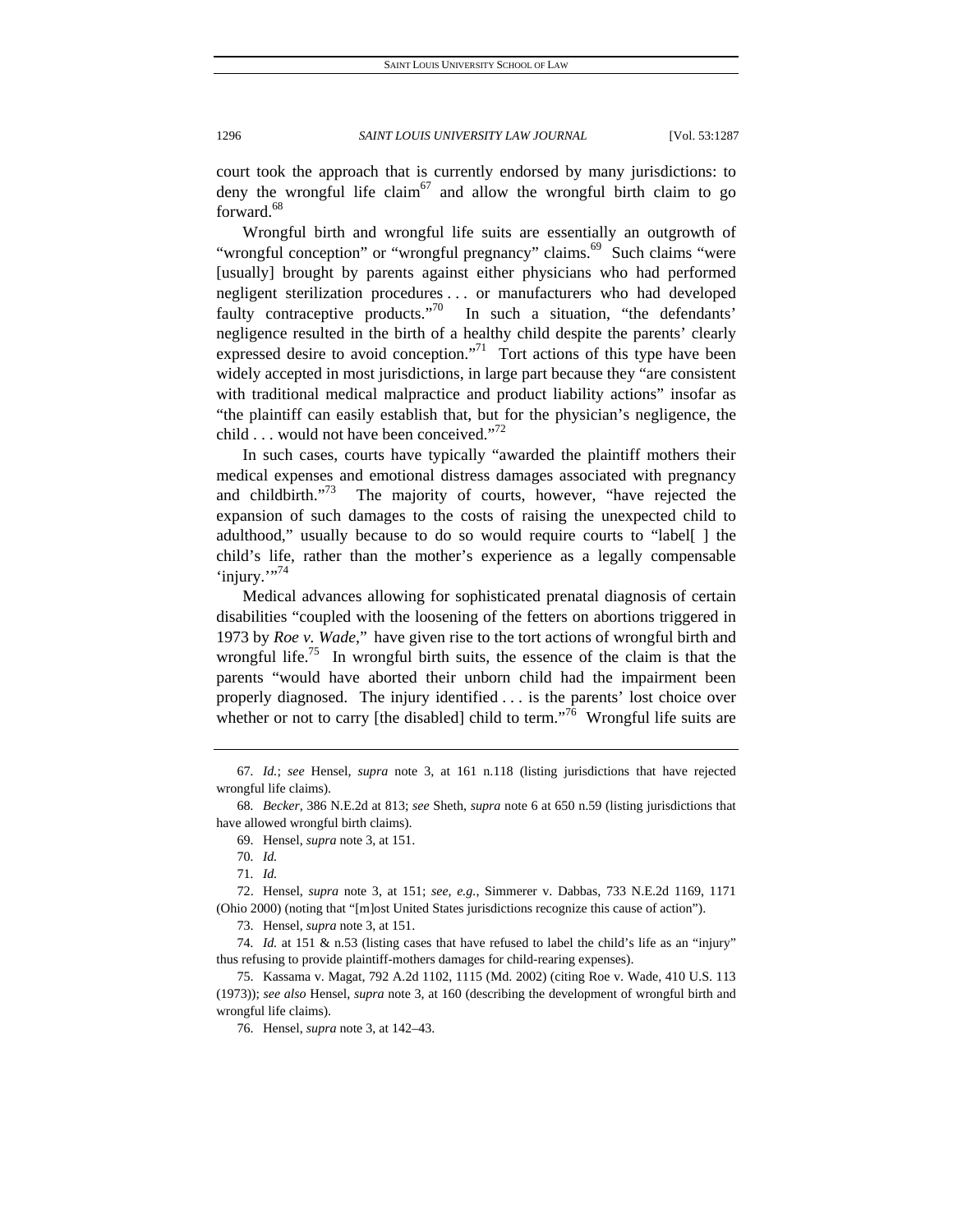necessarily connected to wrongful birth suits. Because these suits are initiated in the child's name, the context of the suit is changed, and different implications are raised.<sup>77</sup> In a typical medical negligence action, of course, the disability caused by a physician is identified as the harm in the tort model.<sup>78</sup> In wrongful life suits, because the physician's "alleged negligence did not actually cause the child's impairment, but instead enabled the child to come into being, the operable injury is the child's *life itself*, with non-existence identified as the preferred alternative."<sup>79</sup>

Only four jurisdictions currently allow wrongful life suits.<sup>80</sup> Courts that have rejected wrongful life suits have usually done so either by reasoning that life with a disability is better than no life at all, therefore that life cannot constitute an injury at law;<sup>81</sup> by finding that damages are incalculable;<sup>82</sup> or by recognizing that public policy dictates rejection of the tort. $83$  By contrast, twenty-three jurisdictions recognize wrongful birth claims<sup>84</sup>—claims that are arguably equally as damaging to the disability rights movement.<sup>85</sup> One explanation for the divergent treatment of these torts is that "courts have found it more palatable to identify lost parental choice as the injury than to answer the metaphysical question of whether non-existence is ever preferable to life, however burdened."<sup>86</sup>

The distinction between wrongful birth and wrongful life actions on the grounds that the injury identified in a wrongful birth action is simply lost choice, though, is largely an example of how much of the debate surrounding wrongful birth and wrongful life actions has become "camouflaged by the rhetoric of reproductive choice."<sup>87</sup> Because wrongful birth torts are reserved for the births of children bearing congenital conditions, any distinction

<sup>77</sup>*. See id.* at 144 (arguing that the issues raised by each claim are fundamentally the same).

<sup>78</sup>*. See* Becker v. Schwartz, 386 N.E.2d 807, 811 (N.Y. 1978).

 <sup>79.</sup> Hensel, *supra* note 3, at 143 (emphasis added).

<sup>80</sup>*. See id.* at 162 n.122 (listing cases from California, New Jersey, and Washington that have recognized wrongful life suits); ME. REV. STAT. ANN. tit. 24, § 2931 (2005). *But see* Turpin v. Sortini, 643 P.2d 954 (Cal. 1982).

<sup>81</sup>*. See* Hensel, *supra* note 3, at 161 n.119 (listing cases that have refused to find that being born in and of itself is a "legally cognizable injury").

<sup>82</sup>*. See id.* at 161 n.120 (listing cases where courts have concluded that damages are incalculable).

<sup>83</sup>*. See id.* at 161 n.121 (listing cases that note policy reasons for rejecting wrongful life claims).

<sup>84</sup>*. See* Sheth *supra* note 6, at 650 & n.59.

 <sup>85.</sup> Hensel, *supra* note 3, at 145 ("Even though the courts have treated the two torts differently, they are analytically similar and lead to equally problematic anti-therapeutic consequences.").

<sup>86</sup>*. Id.* at 143.

 <sup>87.</sup> Sheth, *supra* note 6, at 660.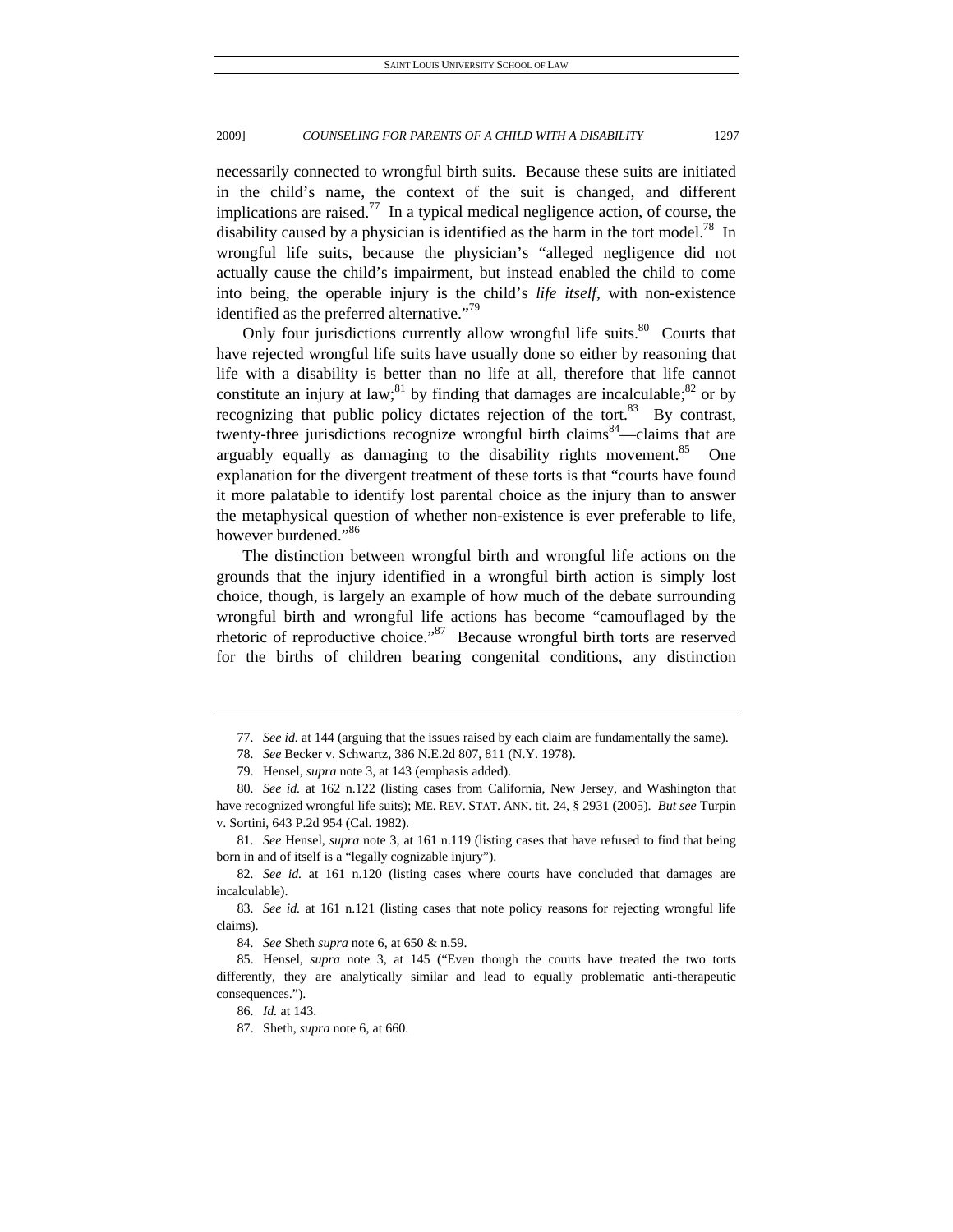between wrongful birth and wrongful life actions on the basis of lost choice is disingenuous.<sup>88</sup> As disability rights scholar Wendy Hensel has pointed out:

In [wrongful birth] cases, it is not lost choice in the abstract that is actionable, but the *lost opportunity to abort the impaired child* or to prevent conception. As in wrongful life cases, the embodiment of the mother's injury is the child with defects who exists in the wake of the physician's negligence, but here this message arises by implication rather than as a fundamental element of the cause of action. It is precisely because of this subtlety, however, that wrongful birth merits even more exacting scrutiny than wrongful life. The misleading rhetoric of choice and opportunity has allowed the tort of wrongful birth to garner widespread legal recognition, but has obscured its anti-therapeutic consequences. 89

Given the wrongful birth and wrongful life actions' unique focus on the child's congenital condition, is the standard tort model truly appropriate?

### *B. The Wrongful Reasoning and Harmful Results of Wrongful Birth and Wrongful Life Actions*

While many scholars contend that wrongful birth and wrongful life suits fit comfortably within traditional tort principles,<sup>90</sup> there seem to be at least a few significant distinctions between these suits and a traditional tort suit. "First, wrongful birth and wrongful life [suits] broaden the traditional element of proximate cause" almost beyond recognition. $91$  Both these actions are, of course, premised on the condition that the parents would have chosen abortion over birth of their child. The plaintiff parents in a wrongful birth or wrongful life suit, though, simply cannot assert that the physician is the proximate cause of the birth *condition*. 92 The physician did not cause the child to have any genetic impairment, nor could she have given the child a life free from the congenital condition with which she was born. $93$ 

Wrongful birth and wrongful life claims also differ significantly "from traditional negligence claims because they involve two specific and unique comparisons."<sup>94</sup> Wrongful birth and wrongful life claims require  $(1)$  a comparison between the value of a child with a disability and the value of a

94*. Id.* at 647.

<sup>88</sup>*. See, e.g.*, 23 CAUSES OF ACTION SECOND, *supra* note 9, § 4, at 55 ("Wrongful birth actions are brought by parents *to recover for the birth of an unhealthy child*. The parents' right to recover is based on the defendant's negligent deprivation of the parents' right not to conceive the child or to prevent the child's birth." (emphasis added)).

 <sup>89.</sup> Hensel, *supra* note 3, at 166–67 (emphasis added) (footnote omitted).

<sup>90</sup>*. Id.* at 143 n.14 (listing works by various scholars who suggest that wrongful life and wrongful birth tort claims correspond with "traditional negligence principles").

 <sup>91.</sup> Sheth, *supra* note 6, at 646.

<sup>92</sup>*. Id.*

<sup>93</sup>*. Id.*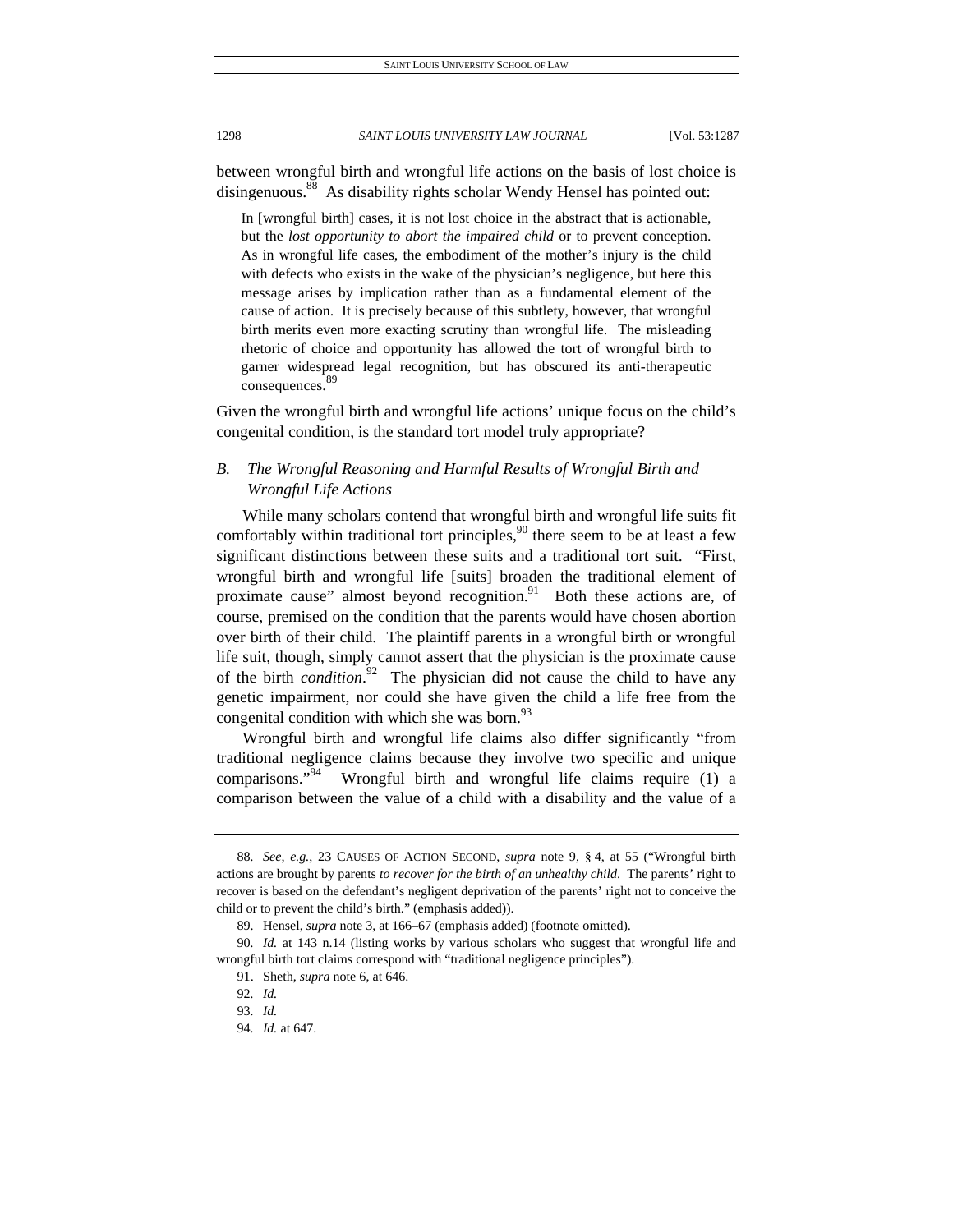child born free of diagnosable impairment, and (2) a comparison between the value of a life with a disability and nonexistence itself.<sup>95</sup>

First, the claims require a comparison between the value of a child with a disability and the value of a child born free of impairment. As Hensel has noted:

The rationales courts use both to award and to deny recovery for "normal" children stand in contrast to those articulated by jurisdictions recognizing wrongful birth or wrongful life in the context of a child born with a genetic defect. While courts give heavy emphasis to the inherent benefits of rearing a child in the former, many courts ignore these benefits in the latter.<sup>96</sup>

This is despite evidence that many families find life with a child with a disability to be a positive experience.  $97$ 

Second, wrongful birth and wrongful life claims also require a comparison between the value of a life with a disability and nonexistence itself.<sup>98</sup> In other words, because there is nothing a health care provider could have done to give the child a nondisabled life, "it appears inconsistent with basic tort principles [of compensation] to view the injury for which defendants are legally responsible solely by reference to plaintiff's present condition without taking into consideration the fact that if defendants had not been negligent she would not have been born at all."<sup>99</sup>

As one court put it:

The sanctity of the single human life is the decisive factor in this suit in tort. Eugenic considerations are not controlling. We are not talking here about the breeding of prize cattle. It may have been easier for the mother and less expensive for the father to have terminated the life of their child while he was an embryo, but these alleged detriments cannot stand against the preciousness of the single human life to support a remedy in tort.<sup>100</sup>

Another court has noted, "[t]he necessary inquiry is objective, not subjective; the court cannot avoid assessing the 'worth' of the child's life."<sup>101</sup>

<sup>95</sup>*. Id.*

 <sup>96.</sup> Hensel, *supra* note 3, at 154.

<sup>97</sup>*. See e.g.*, Brian Skotko, *Mothers of Children With Down Syndrome Reflect on Their Postnatal Support*, 115 PEDIATRICS 64, 73 (2005); Patricia Bauer, *Stand Tall*, DOWN SYNDROME NEWS, Sunday, Aug. 5, 2007, at 68.

 <sup>98.</sup> Sheth, *supra* note 6, at 647.

 <sup>99.</sup> Turpin v. Sortini, 643 P.2d 954, 961 (Cal. 1982).

 <sup>100.</sup> Gleitman v. Cosgrove, 227 A.2d 689, 693 (N.J. 1967), *overruled in part by* Berman v. Allan, 404 A.2d 8, 15 (N.J. 1979) (noting that unlike *Gleitman*, the court will recognize and allow compensation for mental and emotional distress in wrongful birth cases); *see also* Sheth, *supra* note 6, at 648–49 (discussing *Gleitman*).

<sup>101</sup>*. See* Hensel, *supra* note 3, at 174–75 & n.183 (quoting Smith v. Cote, 513 A.2d 341, 353 (1986)).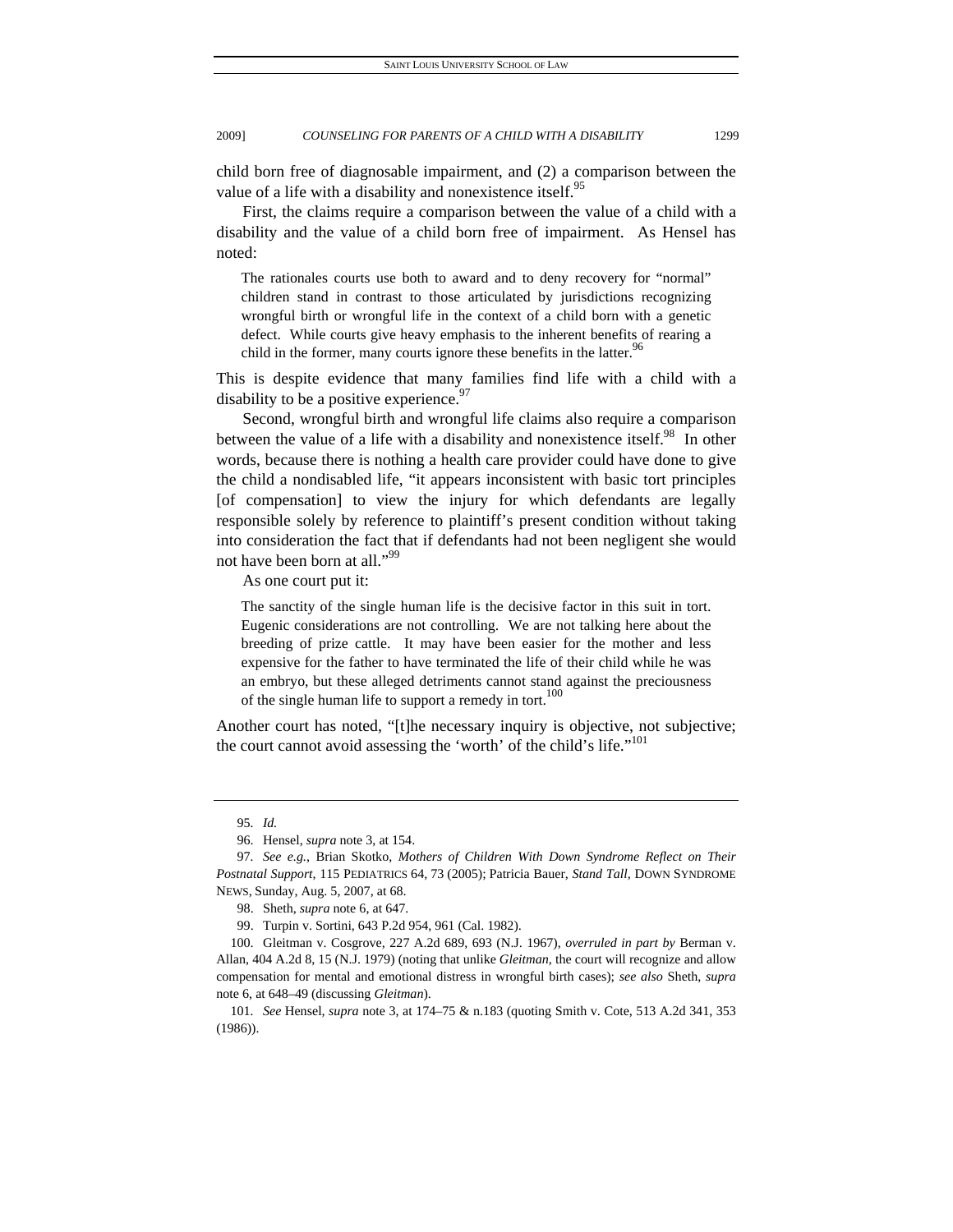By devaluing the life of a child with a disability as compared to the life of a child without that particular disability, and by reducing the value of a child with a disability to below existence itself, wrongful birth and wrongful life claims significantly "discount, or even nullify, the value of life with a disability." $102$  The tragedy of such reasoning is that it comes at a time when people with disabilities are enjoying significantly improved lives.<sup>103</sup>

The logic and process of wrongful birth and wrongful life claims has a severely negatively impact on the children involved in these suits. Courts have sometimes overlooked this truism by accepting the logic that reimbursing parents for the medical and educational expenses they may incur in raising a child with a disability is a positive and appropriate response to the birth of a child with a disability.<sup>104</sup> In essence, courts have "fail[ed] to see how the parents' recovery of extraordinary medical and educational expenses, so as to minimize the detrimental effect of the child's impairment, is outweighed by any speculation about stigma that he might suffer. $105$  Far from being speculative, though, the societal stigma reinforced by the testimony and reflected by the suit itself is the very real result of his or her parents' testimony in open court that they would have aborted the child had they known of his or her congenital condition. This testimony is necessary to establish the causation required by the tort model—some "parents have even sought to introduce their children as [demonstrative] exhibits in litigation."<sup>106</sup>

It is not difficult to see that "[s]uch testimony is emotionally crippling not only to the child suffering from physical or mental infirmities, but also to the larger disability community that seeks equality of opportunity and full participation, both of which are goals supported by the ADA."<sup>107</sup> As opposed to "outweighing" any perceived damage to the child with a disability, awarding damages to an individual plaintiff is itself debilitating to the disability rights movement. This is because along with the delivery of damages to an individual litigant comes the demoralizing message that an individual with a disability is inherently deficient—so deficient, in fact, that his or her life may constitute an injury at law.<sup>108</sup> Simply put, the obvious implication of wrongful

 <sup>102.</sup> Sheth, *supra* note 6, at 648 (citing Phillips v. United States, 508 F.Supp. 537, 543 (D.S.C. 1980); Berman v. Allan, 404 A.2d 8, 12–13 (N.J. 1979)).

<sup>103</sup>*. See, e.g.*, Bauer, *supra* note 97.

<sup>104</sup>*. See* Lininger v. Eisenbaum, 764 P.2d 1202, 1208 (Colo. 1988) (en banc) (finding that plaintiffs were entitled to prove and recover medical and educational expenses in a wrongful birth action).

<sup>105</sup>*. Id.* at 1207.

 <sup>106.</sup> Hensel, *supra* note 3, at 172 & n.174; *see also* Thornhill v. Midwest Physician Ctr., 787 N.E.2d 247, 261 (Ill. App. Ct. 2003) (finding that it was within the circuit court's discretion to bar plaintiff-parent from using her child as a "demonstrative exhibit" in litigation).

 <sup>107.</sup> Sheth, *supra* note 6, at 660.

<sup>108</sup>*. See* Hensel, *supra* note 3, at 143–54, 151.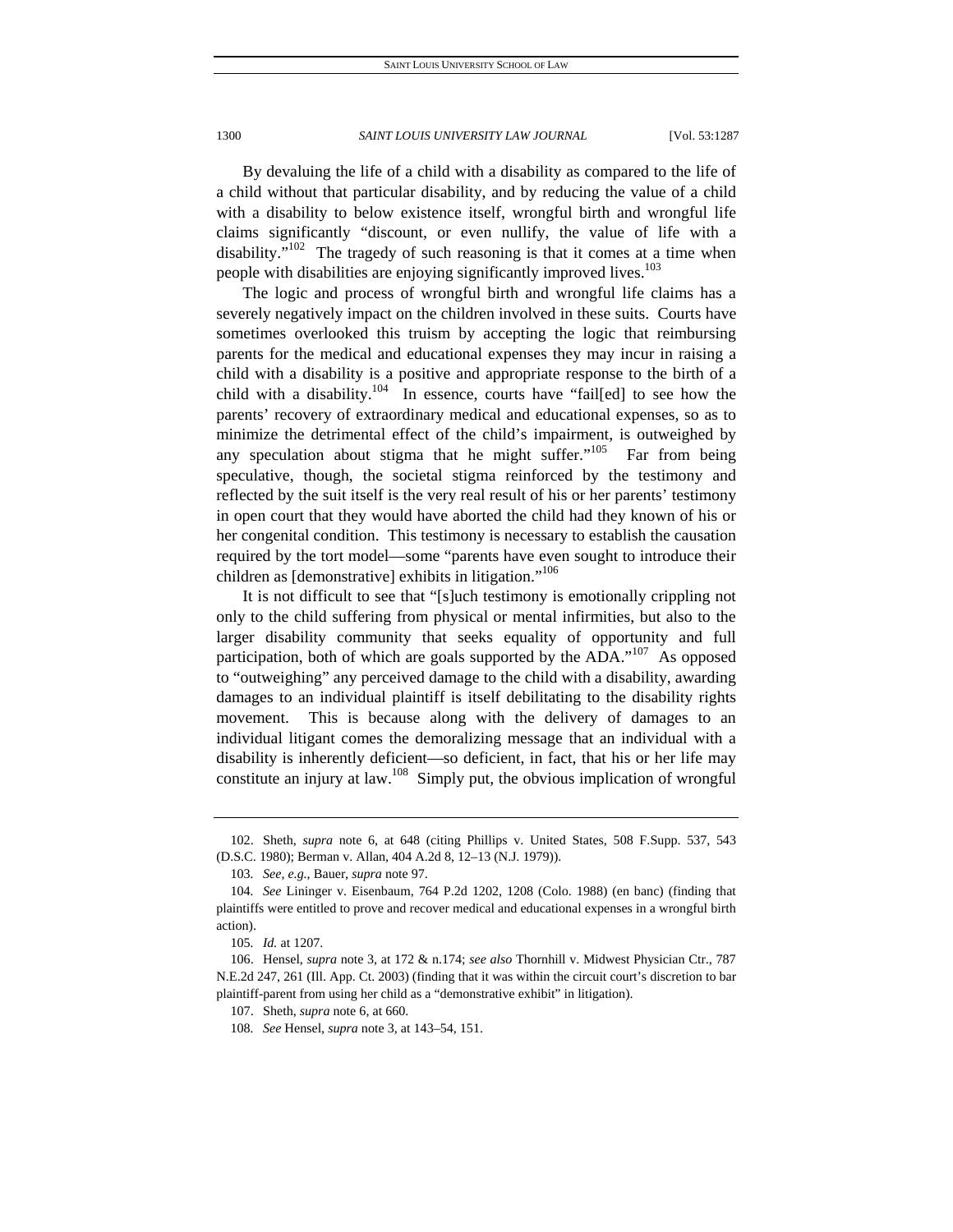birth and wrongful life suits is that this child *should not be alive*. As Hensel has noted, "any benefits that wrongful birth and wrongful life actions secure for the individual plaintiff come at a cost of demeaning and demoralizing antitherapeutic messages delivered to the community of people with disabilities and to greater society."<sup>109</sup>

### *C. The Perceived Benefits Do Not Outweigh the Harms*

Wrongful birth and wrongful life suits are often justified on two main grounds: "(1) they establish a means to deter negligent conduct by health care providers" and thereby preserve parental autonomy; and "(2) they compensate parents and children for injuries or losses sustained as a result of this negligent conduct."<sup>110</sup>

There are, however, many strong arguments against the use of wrongful birth and wrongful life suits as means to deter negligence among health care providers. For starters, Darpana Sheth has argued that "allowing tort claims like wrongful birth and wrongful life may encourage physicians to practice defensive medicine, which could lead to increases in the cost of healthcare."<sup>111</sup> An example of defensive medicine would be to order "all available diagnostic tests in an effort to avoid liability for potentially exorbitant compensatory damages, regardless of the cost or need for the diagnostic test."<sup>112</sup> ACOG's most recent Practice Guidelines offering "practical recommendations for implementing Down syndrome screening in practice, $v^{113}$  arguably, represent such defensive medicine and are discussed below in Part III.

Moreover, the health care provider's duty of care—her duty to provide expectant mothers with accurate information so they can decide whether or not to continue a pregnancy—is undermined where testing itself becomes a duty on the part of expectant mothers, and the existence of these causes of action creates incentives, pressuring women to terminate pregnancies. The unintended consequence of wrongful birth and wrongful life suits is often that health care providers may, in their fear of litigation, overstate the effects of certain disabilities and thus not provide the "informed consent" each woman is guaranteed.114 Courts have openly expressed concern "that physicians, uncertain of the distress parents might feel about bearing a child with genetic abnormalities, would resort to recommending abortion, fearing a wrongful

<sup>109</sup>*. Id.* at 164.

 <sup>110.</sup> Sheth, *supra* note 6, at 664; *see also* Kassama v. Magat, 792 A.2d 1102, 1114 (Md. 2002); Canesi v. Wilson, 730 A.2d 805, 811 (N.J. 1999).

 <sup>111.</sup> Sheth, *supra* note 6, at 665.

<sup>112</sup>*. Id.*

<sup>113</sup>*. See ACOG 77*, *supra* note 14, at 217.

<sup>114</sup>*. See* Stephanie S. Gold, *An Equality Approach to Wrongful Birth Statutes*, 65 FORDHAM L. REV. 1005, 1039 (1996); *see also* Hensel, *supra* note 3, at 168–71.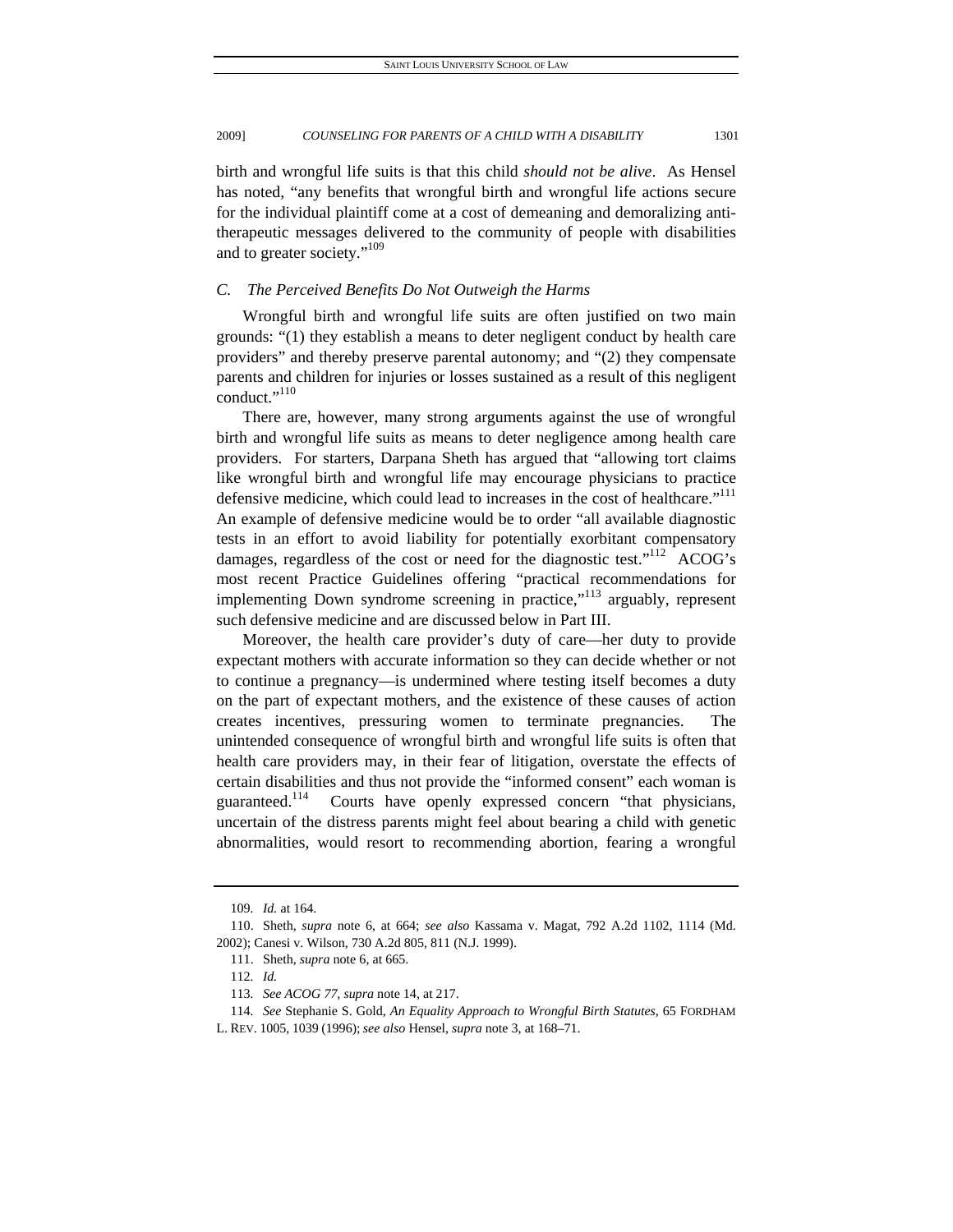birth lawsuit."<sup>115</sup> One need not look far for examples of such situations. A set of parents, thinking their child had one disability, exercised their right for a selective abortion, only to discover their child had a completely different disability.<sup>116</sup> Another set of parents received a telephone call informing them that their child had a genetic impairment; in the same phone call, they were reassured that the doctor had already scheduled the abortion for the next day.<sup>117</sup>

"Under such circumstances, what exactly is the meaning of informed consent?"<sup>118</sup> Some have argued that selective abortions in the atmosphere under which information is currently presented to women offer less of a choice, and more of a mandate:

The new technology of prenatal diagnosis and selective abortion offers new choices, but it also creates new structures and new limitations on choice. Because of the society in which we live, the choices are inevitably couched in terms of production and commodification, and thus do not move us to see new levels of genuine choice.<sup>119</sup>

Defensive medicine, insofar as it may place excessive pressure on a woman to have an abortion, frustrates rather than enhances a woman's right to informed procreative choice.

Adrienne Asch, a disability rights scholar and staunch pro-choice advocate, has noted, as defensive medicine becomes the standard, disability rights advocates' fears will be realized that "it will be very difficult for most families to consider bringing children with diagnosable disabilities into the world if they know that the society believes that their births should have been prevented."<sup>120</sup> Parental autonomy demands that "at least the decisions [to have eugenic abortions] will be those of the people ultimately raising children, and not society, in the form of its insurance carriers and clinicians as gatekeepers."<sup>121</sup> Social pressure, like defensive medicine, drains parental autonomy. The argument that wrongful birth and wrongful life actions actually promote parental autonomy is thus inaccurate and misleading.

It is worth noting as well, that the low correlation between the incidence of medical negligence and associated lawsuits indicates that there is little evidence to show that malpractice suits actually target and reduce medical negligence.<sup>122</sup> Because relatively few patients injured by medical malpractice

 <sup>115.</sup> McEntire, *supra* note 8, at 778 (citing Azzolino v. Dingfelder, 337 S.E.2d 528, 535 (N.C.

<sup>1985)).</sup> 

 <sup>116.</sup> RAYNA RAPP, TESTING WOMEN, TESTING THE FETUS 130 (1999).

 <sup>117.</sup> KIM KLUGER-BELL, UNSPEAKABLE LOSSES 86 (1998).

 <sup>118.</sup> RAPP, *supra* note 116, at 130.

 <sup>119.</sup> BARBARA KATZ ROTHMAN, THE TENTATIVE PREGNANCY 14 (1986).

 <sup>120.</sup> Asch, *supra* note 27, at 340.

<sup>121</sup>*. Id.* at 339.

<sup>122</sup>*. See* Michelle M. Mello & Troyen A. Brennan, *Deterrence of Medical Errors: Theory and Evidence for Malpractice Reform*, 80 TEX. L. REV. 1595, 1616 (2002).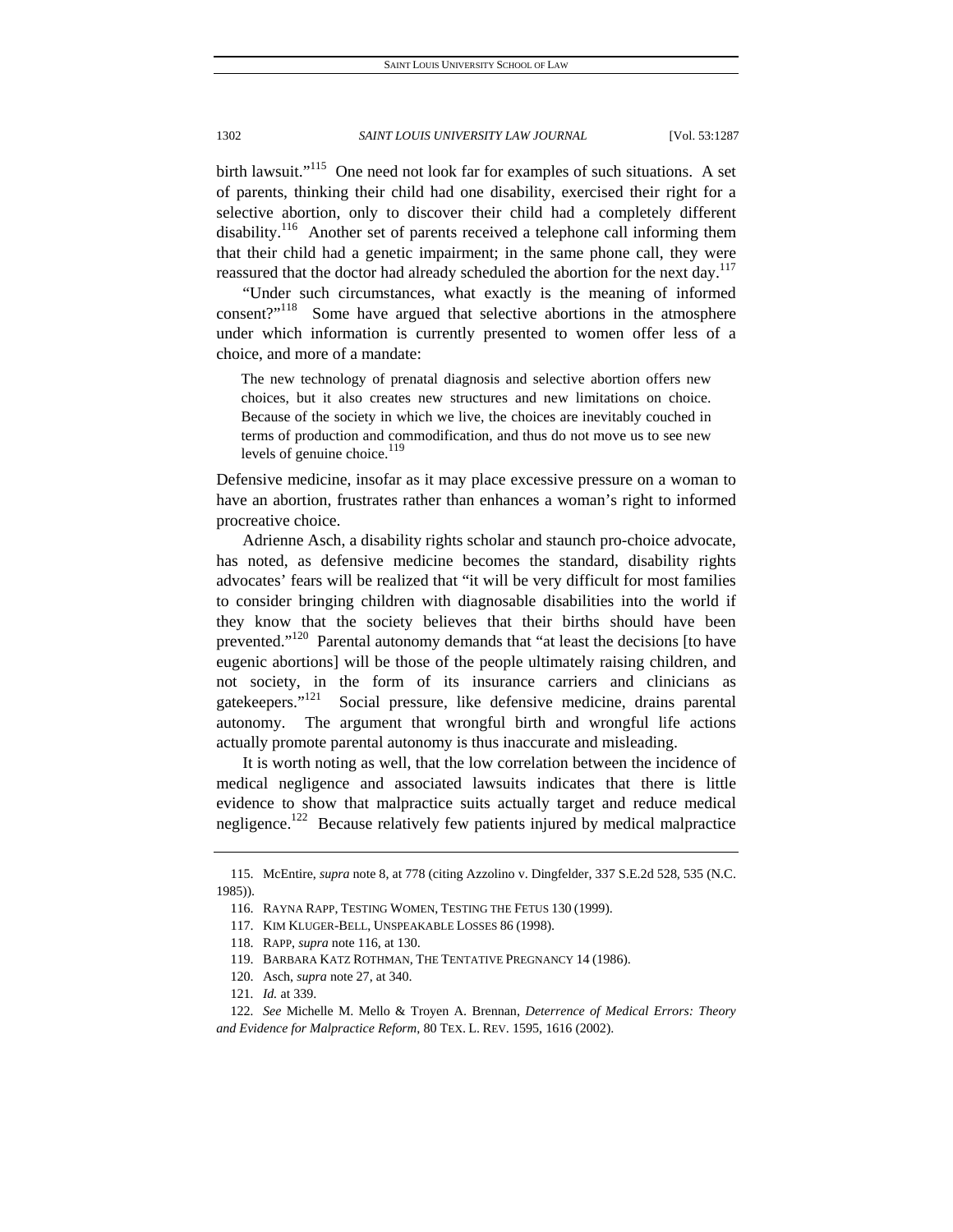ever actually sue, and because "many malpractice lawsuits are brought and won by patients even though expert reviewers can identify no evidence of negligent care," there is little evidence that such suits provide any real deterrence to future acts of negligence.<sup>123</sup> The particularly low correlation between the incidence of children born with a congenital condition and the incidence of wrongful birth and wrongful life lawsuits seems to further weaken the argument that these suits truly serve any deterrent purpose.<sup>124</sup>

Furthermore, if medical negligence is really the issue addressed by wrongful birth and wrongful life claims, there are other mechanisms that have been proven more effective. Mandatory specialized training in the field of genetic testing for obstetricians, gynecologists, and primary care physicians involved in prenatal testing would be one such solution. Section 191.923 of the Missouri Code mandates:

When a prenatally diagnosed condition, including but not limited to Down Syndrome, becomes known as a result of one or more prenatal tests, the physician or other health care professional who requested or ordered prenatal tests . . . shall provide the patient with current information about the conditions that were tested for, the accuracy of such tests, and resources for obtaining support services for such conditions.<sup>125</sup>

This seems a far more rational way to promote informed consent than adopting and adapting tort models to a situation that requires parents to avow, in open court, that they would have aborted their child had the physician fully informed them of their fetus' genetic condition. Further, legislative mandates such as these reach the people intended—all expectant parents of children with congenital conditions—rather than the few who choose to pursue compensation through tort action.<sup>126</sup> Disciplinary action by state medical licensing boards and increased federal and state regulation of laboratories that conduct genetic testing are other alternatives to reducing medical negligence.<sup>127</sup>

The second reason often offered in defense of wrongful birth and wrongful life suits—that they compensate parents and children for injuries or losses sustained as a result of a health care provider's negligent conduct—is similarly inaccurate and deceiving.<sup>128</sup> Advocates of the system argue that these claims operate "as a type of supplemental insurance that spreads such financial hardships to parties who are more likely to be able to bear the cost."<sup>129</sup> This is

<sup>123</sup>*. Id.* at 1618.

<sup>124</sup>*. Id.*; *see also* Sheth, *supra* note 6, at 665.

 <sup>125.</sup> MO. REV. STAT. 191.923.3 (Supp. 2008).

<sup>126</sup>*. See* Sheth, *supra* note 6, at 665.

<sup>127</sup>*. Id.*

<sup>128</sup>*. Id.* at 666.

<sup>129</sup>*. Id.*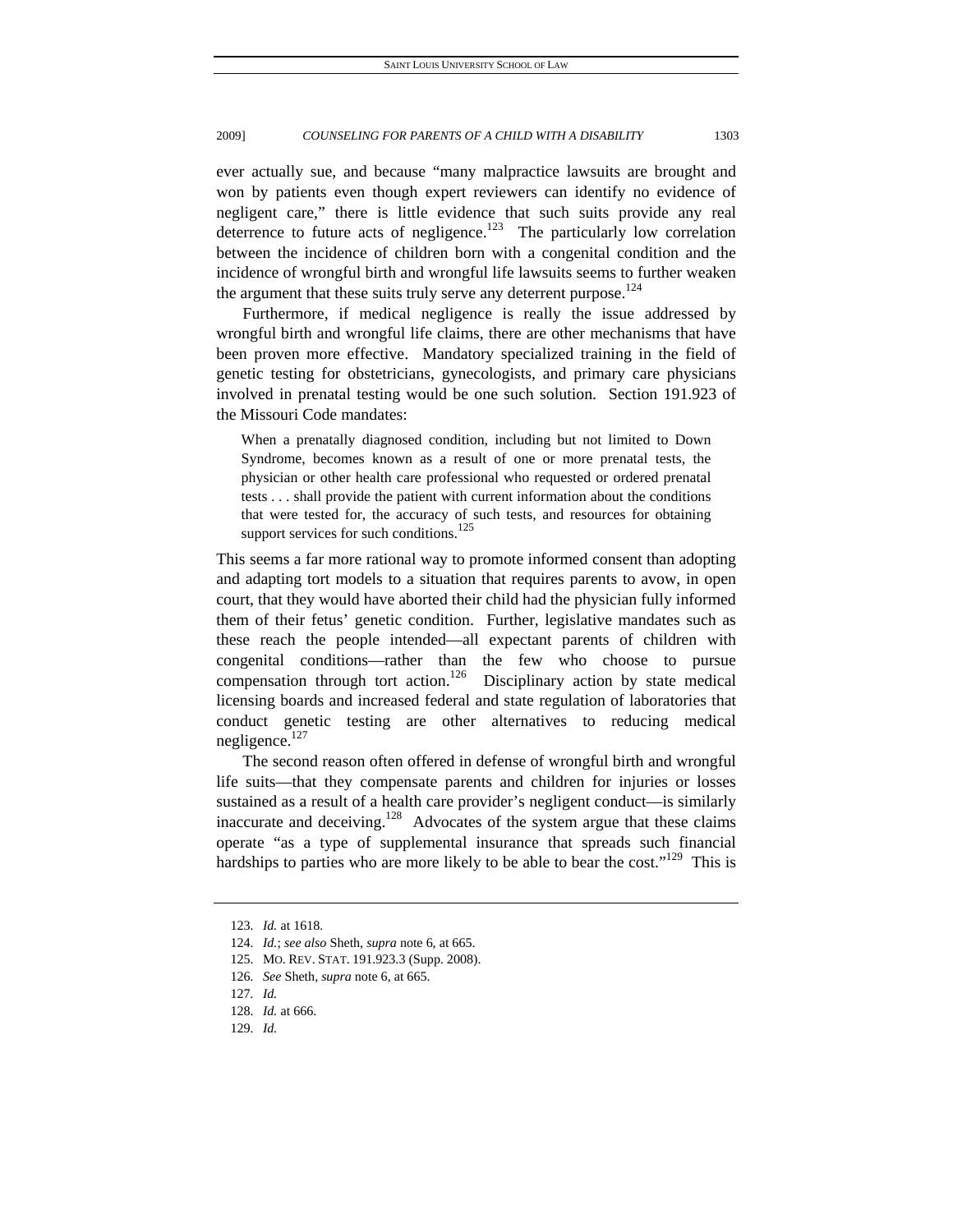inaccurate, though, because the focus of a wrongful birth or wrongful life suit is not the individual or family's need for financial assistance.<sup>130</sup> States have entirely differed in their application and valuation of damages and the amount of recovery they have allowed for wrongful birth and wrongful life suits.<sup>131</sup> Thus, these claims "may provide substantial, but unnecessary, financial support to some families and provide no relief to other families with compelling need for financial support."<sup>132</sup>

More importantly, financial recovery is neither available to all parents who bear children with disabilities nor to all children born with such disabilities. Rather, "recovery is limited to cases where parents testify that they would have aborted the child or where children testify that they should have been aborted . . . . '[O]nly to those willing to openly disavow their self-worth and dignity."<sup>133</sup> In the words of Darpana Sheth, "[b]y compensating those who devalue children with congenital defects and denying recovery to those who embrace these children, wrongful birth and wrongful life claims create a perverse system that sends a negative message about the value of life with disability."<sup>134</sup>

Wrongful birth and wrongful life suits may promote an unhealthy attitude toward disabilities, escalate physician liability, and promote defensive medicine. None of these results happen in a vacuum. As societal values shift, national advisory groups and physician practice groups such as the ACOG respond to insulate themselves from liability, the amalgam of interests implicated by these suits may coalesce to form policy prescriptions that are not optimal for society.

### III. ACOG PRACTICE GUIDELINES

In January 2007, the ACOG published Practice Guidelines setting forth a new set of guidelines for testing for certain congenital conditions.<sup>135</sup> These Practice Guidelines are ACOG's recommendations to all practicing obstetricians and gynecologists in the United States and are "designed to aid practitioners in making decisions about appropriate gynecological care."<sup>136</sup> Thus, they are very influential and affect the everyday procedures of physicians across the country. The stated goal of this bulletin was to "offer

<sup>130</sup>*. Id.*

<sup>131</sup>*. See* Hensel, *supra* note 3, at 160; *see also* Sheth, *supra* note 6, at 650–53.

 <sup>132.</sup> Sheth, *supra* note 5, at 666.

<sup>133</sup>*. Id.* (quoting Hensel, *supra* note 3, at 171).

<sup>134</sup>*. Id.*

<sup>135</sup>*. See ACOG 77*, *supra* note 14.

<sup>136</sup>*. Id.* at 217.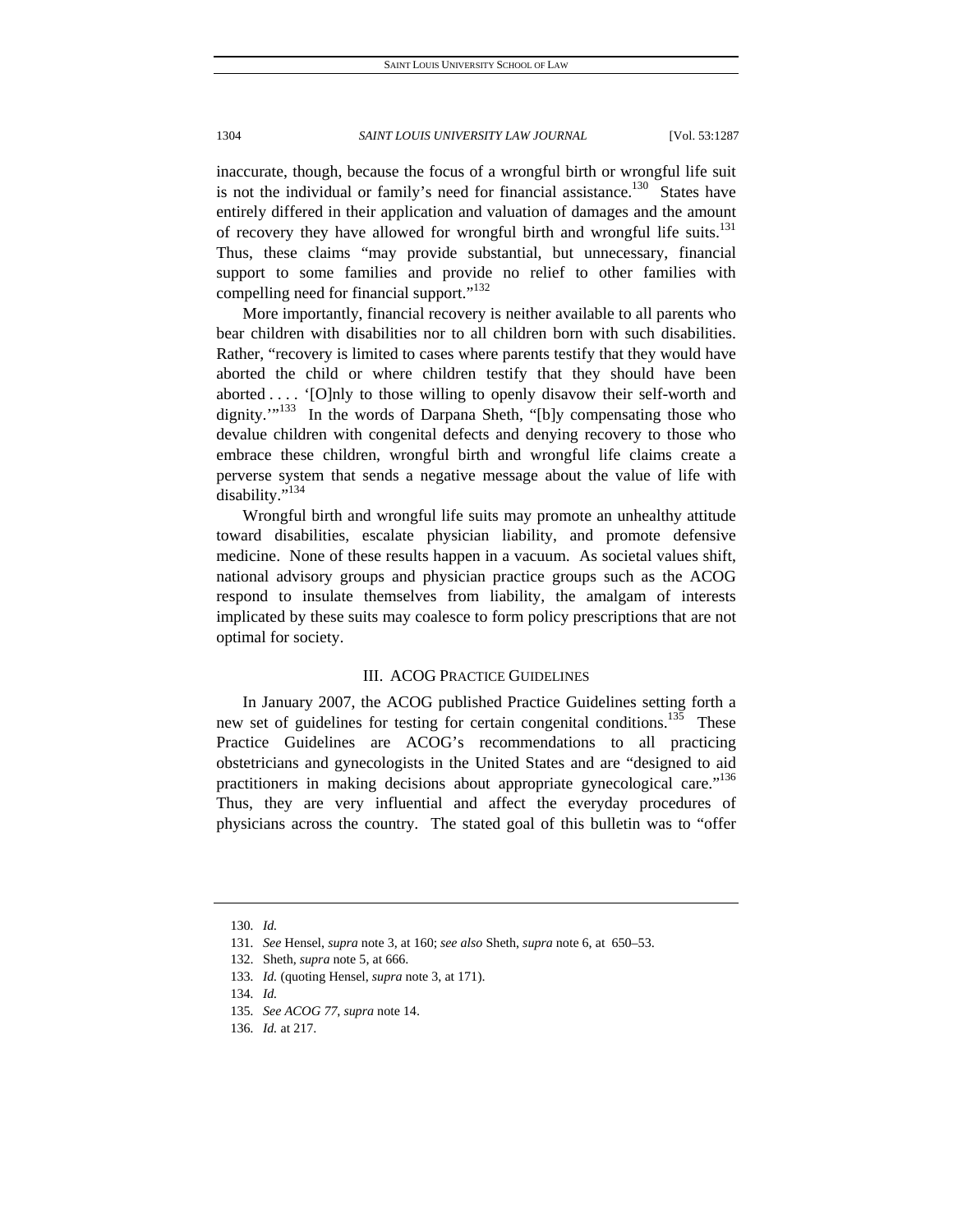practical recommendations for implementing Down syndrome screening in practice."<sup>137</sup>

There are currently a variety of prenatal screening and testing medical techniques available to obstetricians and their patients. There are ways to obtain fetal tissue samples by amniocentesis or chorionic villus sampling and to test these tissue samples for genetic conditions such as Down syndrome.<sup>138</sup> These tests, though, fall under the category of "invasive" tests.<sup>139</sup> These techniques carry a certain, not insignificant, amount of risk to the fetus, and for that reason, it is "not  $\dots$  appropriate to examine every pregnancy this way."<sup>140</sup>

As a result, screening tests have been developed to try to identify those pregnancies at "high risk."<sup>141</sup> Screening tests are not as invasive.<sup>142</sup> However, they are more likely to be wrong.<sup>143</sup> Screening tests do not provide definite confirmation that a fetus has a certain condition.<sup>144</sup> Screening tests provide an adjusted estimate of the chances a certain fetus bears a certain condition.<sup>145</sup> "There are 'false-positives' or 'screen-positives' ([when a] test states the patient [or fetus] has the condition when the patient really doesn't) and 'falsenegatives' ([when a] patient [or fetus] has the condition but the test states he/she doesn't)."<sup>146</sup>

"Because the [chance] of having a baby with Down syndrome [rises] above the 1 in 250 mark [at age 35] for women," the typical standard of care for the last twenty-five years or so was "to offer the screen for Down syndrome to all mothers  $35$  years and older."<sup>147</sup> This changed in January 2007, due to the ACOG Practice Guidelines.<sup>148</sup>

The essence of the January 2007 ACOG Practice Guidelines is that "[i]deally, all women should be offered aneuploidy screening before 20 weeks of gestation, regardless of maternal age" and "[s]creening and invasive diagnostic testing for aneuploidy should be available to all women who present for prenatal care before 20 weeks of gestation regardless of maternal age."<sup>149</sup>

<sup>137</sup>*. Id.*

 <sup>138.</sup> Len Leshin, *Prenatal Screening for Down Syndrome*, 23 J. PERINATAL MED. (1995), http://www.ds-health.com/prenatal.htm.

<sup>139</sup>*. Id.*

<sup>140</sup>*. Id.*

<sup>141</sup>*. Id.*

<sup>142</sup>*. Id.*

 <sup>143.</sup> Leshin, *supra* note 138.

<sup>144</sup>*. Id.*

<sup>145</sup>*. Id.*

<sup>146</sup>*. Id.*

<sup>147</sup>*. Id.*

<sup>148</sup>*. See ACOG 77*, *supra* note 14, at 217.

<sup>149</sup>*. Id.* at 219, 224.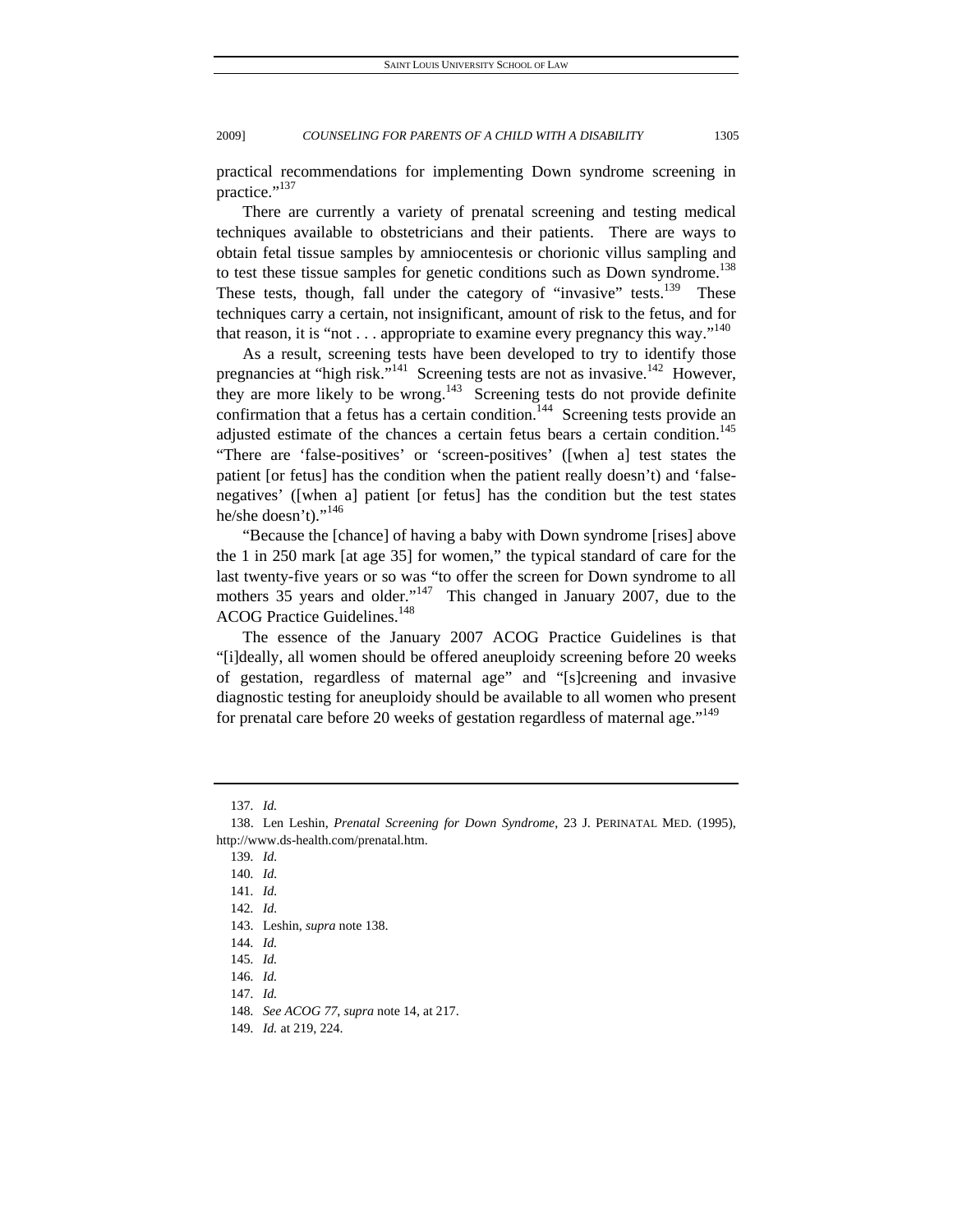This clinical recommendation was welcomed with less than enthusiasm by many in the disability community, and understandably so. When this new development is combined with the knowledge that the abortion rate for fetuses with Down syndrome amongst mothers who have had prenatal testing hovers between eighty to ninety percent, it is not difficult to see that "what is antiseptically called 'screening' for Down syndrome is, much more often than not, a search-and-destroy mission" that will result in an abortion.<sup>150</sup> Though stated in clinically neutral terms, "the implicit message the American College of Obstetricians & Gynecologists seems to be sending is this: even though racial, cultural and ethnic diversity are valued and supported in our society, genetic diversity is not. It seems that it's more important to be 'normal' than to be 'human.'"<sup>151</sup>

The National Down Syndrome Society (NDSS), a nonprofit organization with more than 200 affiliates nationwide representing the more than 350,000 Americans with Down syndrome and their families, responded to ACOG's recommendations with a resolution containing two call-to-action points:

[First,] [c]hallenging and strongly encouraging health care professionals and organizations like ACOG to partner with NDSS and other Down syndrome organizations to ensure the wide-spread proliferation of balanced, accurate and up-to-date information to expectant parents; and

[Second,] [u]rging health care professionals, policymakers, and the Down syndrome community to work together to ensure that expectant parents are not unduly influenced to undergo prenatal testing or to terminate a pregnancy after receiving a prenatal diagnosis of Down syndrome.<sup>152</sup>

The National Down Syndrome Congress (NDSC) condemned the ACOG recommendations on the grounds that they "convey tacit approval for terminating pregnancies where the fetus has Down syndrome."<sup>153</sup> The NDSC cited several concerns. The main concern, of course, was that "[t]he primary medical reason for first trimester screening is to encourage earlier diagnostic testing in 'at risk' pregnancies, in order to facilitate early terminations. Other reasons for prenatal diagnosis, such as hospital selection and delivery management, do not require first trimester testing."<sup>154</sup>

 <sup>150.</sup> George F. Will, *Golly, What Did Jon Do?*, NEWSWEEK, Jan. 29, 2007, at 72.

 <sup>151.</sup> Bauer, *supra* note 97, at 70.

 <sup>152.</sup> NAT'L DOWN SYNDROME SOC'Y, NATIONAL DOWN SYNDROME SOCIETY RESPONDS TO AMERICAN COLLEGE OF OBSTETRICIANS AND GYNECOLOGISTS' NEW RECOMMENDATIONS FOR PRENATAL TESTING (2007), http://ndss.yorkandchapel.com/index.php?view=article&catid=54%3 Apublic-relations&id=153%3Aposition-papers&format=pdf&option=com\_content&Itemid=140.

 <sup>153.</sup> Press Release, Nat'l Down Syndrome Cong. (Jan. 23, 2007), http://www.ndsccenter.org/ resources/position.php (follow "January 23, 2007 NDSC Press Release regarding ACOG screening recommendations" hyperlink).

<sup>154</sup>*. Id.*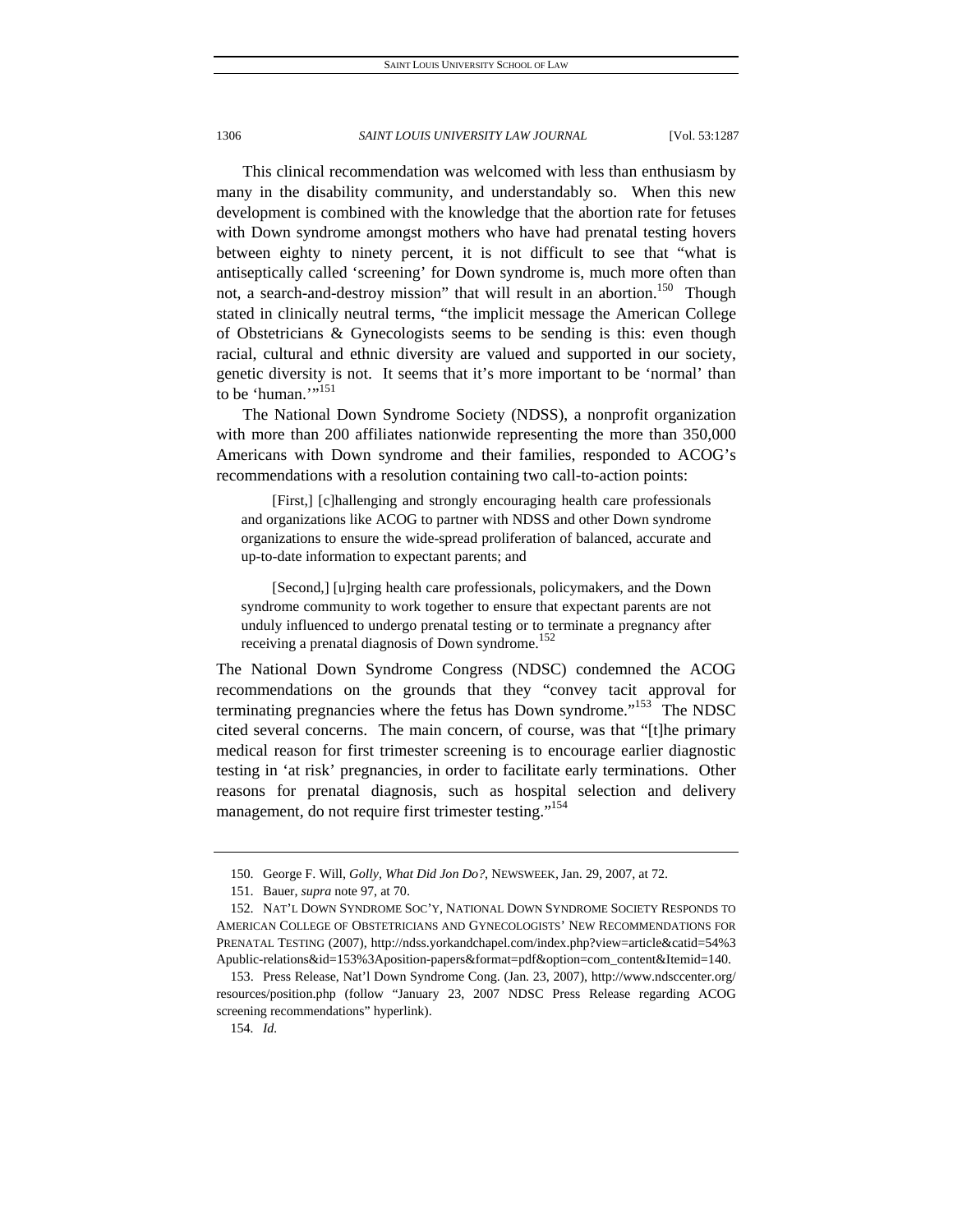Another concern was that "the recommended screenings [would] produce numerous false positives, potentially leading to unnecessary patient distress and possible termination of pregnancies where medical concerns do not exist."<sup>155</sup> For instance, "[a]pproximately 65% of pregnant women seeking prenatal care received Maternal Serum Alpha-Fetoprotein (MSAFP) screening by the early 1990s."<sup>156</sup> The MSAFP screen, though, has high false positive rates and the "vast majority" of women who receive abnormal results carry fetuses without abnormality.<sup>157</sup> According to the American Pregnancy Association, as many as one in twenty women tested will receive abnormal MSAFP results, while only a range of one in sixteen to one in thirty-three women receiving these abnormal results actually carry a fetus with a birth defect.<sup>158</sup> Therefore, ninety-four to ninety-seven percent of the women who are told something may be wrong based on MSAFP results are carrying a fetus that does not have any of the defects that MSAFP screens.<sup>159</sup>

As prenatal testing has become more routine, the "manner of obtaining consent for the tests, the delivery of test results, and the decision-making process that follows" have all been impacted.<sup>160</sup> One significant change is that obstetricians often handle the brunt of the prenatal testing responsibilities, where prior this was done largely by geneticists.<sup>161</sup> This could potentially threaten informed consent because "obstetricians often lack the training in nondirectiveness given to genetic counselors and may unabashedly recommend or encourage testing."<sup>162</sup> Accordingly, one recommendation of the NDSC was that:

All screening and diagnostic tests need to be fully explained to patients, who should be provided the opportunity to decline or give their informed consent for testing. If patients decline certain tests, physicians and other medical personnel should respect the individual's wishes and not overtly or covertly pressure patients to undergo undesired screenings.<sup>163</sup>

When "obstetricians . . . fail [to explain] to patients . . . the purpose or limitations of screening tests, such as when an obstetrician incorporates screening tests as standard care, patients [may be] surprised and confused

<sup>155</sup>*. Id.*

 <sup>156.</sup> Angela M. Hannemann, Comment, *A New Routine: Assisting Patients in Responding to Prenatal Diagnosis*, 90 MARQ. L. REV. 337, 337 (2006).

 <sup>157.</sup> Sonia Mateu Suter, *The Routinization of Prenatal Testing*, 28 AM. J.L. & MED. 233, 252 (2002).

 <sup>158.</sup> Am. Pregnancy Ass'n, Maternal Serum Alpha-Fetoprotein Screening (MSAFP), http://www.americanpregnancy.org/prenataltesting/afp.html (last visited June 22, 2009).

<sup>159</sup>*. See id.*

 <sup>160.</sup> Hannemann, *supra* note 156, at 341.

 <sup>161.</sup> Suter, *supra* note 157, at 242.

 <sup>162.</sup> Hannemann, *supra* note 156, at 341.

 <sup>163.</sup> Press Release, Nat'l Down Syndrome Cong. *supra* note 153.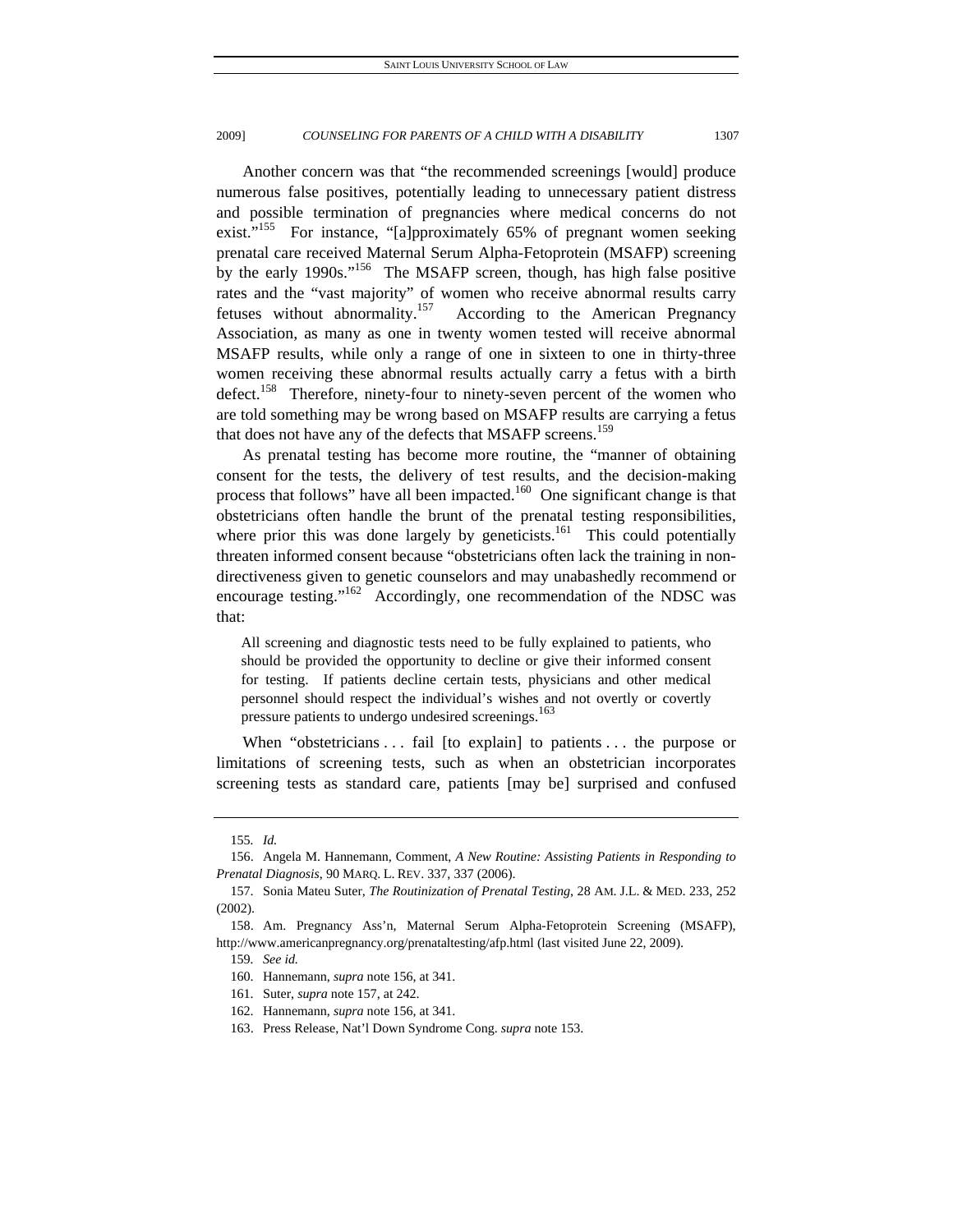[when told of] abnormal results."<sup>164</sup> For example, "[p]hysicians have routinely described MSAFP screening . . . as 'a simple blood test [to see] how [the] baby is developing."<sup>165</sup> Under such circumstances, "[a] woman is likely to 'consent' . . . without understanding" the full consequences of her actions, without considering "whether she wants the information the test provides, or [without] being aware of the test's accuracy limitations."<sup>166</sup> Importantly, the result of this state of affairs could be that "[t]his same directiveness and lack of information may permeate the entire decision-making process as patients determine whether to test further and whether to continue pregnancy."<sup>167</sup>

Others in the disability community were similarly disenchanted with ACOG's recommendations and the ramifications of the new policy. An entire population of people—a population that is "increasingly finishing high school, living more independently and holding jobs"—was seemingly being devalued.<sup>168</sup> At least one court has noted that "[e]very recent study shows that people afflicted with Down's Syndrome can lead useful, productive, and meaningful lives—that they can be educated, that they are employable, that they can form friendships and relationships and can get along in society."<sup>169</sup> As Patricia Bauer has noted:

What's gone undiscussed in the news coverage of the guidelines seems to be a general assumption that reasonable people would want to screen for Down syndrome. And since nothing can be done to mitigate the effects of an extra 21st chromosome in utero, the further assumption is that people would be reasonable to terminate pregnancies that are so diagnosed.<sup>170</sup>

Many worried that, in an era of wrongful birth and wrongful life suits and increasing emphasis on early screening, it had become "better for business to deliver only babies that the medical profession calls 'good outcomes.'"<sup>171</sup> Emphasis on clinical outcomes and avoidance of lawsuits had inadvertently led one researcher to theorize that the ACOG and the doctors it represents:

have embarked upon the elimination of an entire class of people who have a history of oppression, discrimination and exclusion. . .[and] in the process [young parents] are giving away much of what defines America at its best: a society that assumes responsibility for those who are vulnerable, a society that

 <sup>164.</sup> Hannemann, *supra* note 156, at 341 (citing Lori B. Andrews, *Prenatal Screening and the Culture of Motherhood*, 47 HASTINGS L.J. 967, 990 (1996)).

<sup>165</sup>*. Id.* (second and third and alterations in original) (quoting Andrews, *supra* note 164, at 990).

<sup>166</sup>*. Id.*

<sup>167</sup>*. Id.*

 <sup>168.</sup> Patricia E. Bauer, *The Abortion Debate No One Wants to Have*, WASH. POST, Oct. 18, 2005, at A25.

 <sup>169.</sup> Kassama v. Magat, 792 A.2d 1102, 1123 (Md. 2002).

 <sup>170.</sup> Patricia E. Bauer, *What's Lost in Prenatal Testing*, WASH. POST, Jan. 14, 2007, at B7.

 <sup>171.</sup> Bauer, *supra* note 97, at 70.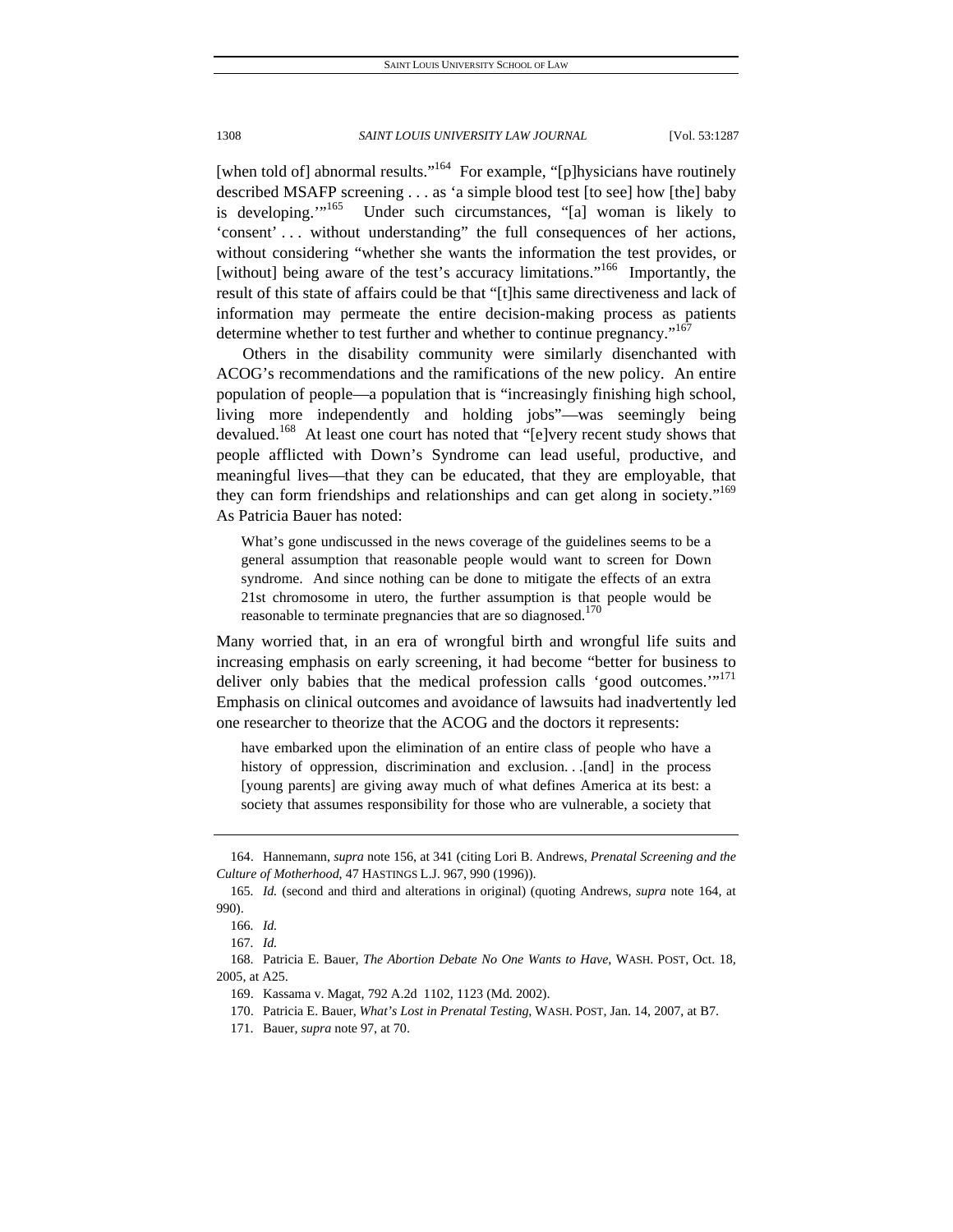accepts those who are different, a society marked by generosity, liberty and freedom of thought.<sup>172</sup>

One side effect of the drastically increased number of fetuses with disabilities being aborted would be the necessarily decreased pool of peers for persons born with disabilities. Another fear of disability rights advocates was that ACOG's Practice Guidelines would lead to a state of affairs where abortion of a fetus with a disability became the standard of care. This is hardly an impractical fear given the current abortion rate of fetuses with Down syndrome.<sup>173</sup> Asch has pointed out that "enumerating a set of testable genetic diseases tells people who currently have those conditions that it would be better if prospective parents went to considerable lengths to prevent the births of children with those conditions."<sup>174</sup>

In such an environment, it would not be unimaginable that insurance companies could begin to deny coverage for babies with Down syndrome and other disabilities because their parents had failed to comply with accepted standards of care. At least one HMO has openly contemplated "withdraw[ing] medical coverage for a woman who could have avoided the birth of a child with cystic fibrosis if she had 'chosen' to abort the pregnancy after the prenatal diagnosis was made."<sup>175</sup>

Indeed, in *Curlender v. Bio-Science Laboratories*, 176 an early California case to accept a wrongful life claim, the court acknowledged in dicta that its reasoning would support a cause of action by an impaired child against his parents for inflicting an "injury" by choosing to give birth.<sup>177</sup> "In the court's view, if parents made a conscious and informed choice to carry a seriously impaired child to term, nothing should 'protect [them] from being answerable for the pain, suffering and misery which they have wrought on their offspring."<sup>178</sup> Though the California legislature stepped in to insulate parents from such liability,  $179$  the mere mention of such an action shows that it is not inconceivable that states could honor such a claim in the future. If ACOG's recommendations are seen as evidence that eugenic abortion has truly become the "standard of care," it would certainly seem to increase the likelihood of such a potential claim.

<sup>172</sup>*. Id.*

 <sup>173.</sup> Hannemann, *supra* note 156, at 339; Will, *supra* note 150, at 72.

 <sup>174.</sup> Asch, *supra* note 27, at 339.

 <sup>175.</sup> Abby Lippman, *Prenatal Genetic Testing and Screening: Constructing Needs and Reinforcing Inequities*, 17 AM. J.L. & MED. 15, 35 (1991).

 <sup>176. 165</sup> Cal. Rptr. 477 (Cal. Ct. App. 1980).

<sup>177</sup>*. Id.* at 488; *see also* Hensel, *supra* note 3, at 159–60.

 <sup>178.</sup> Hensel, *supra* note 3, at 159 (alteration in original) (citing *Curlender*, 165 Cal. Rptr. at 488).

 <sup>179.</sup> CAL. CIV. CODE § 43.6 (West 2007); *see also* Hensel, *supra* note 3, at 159–60.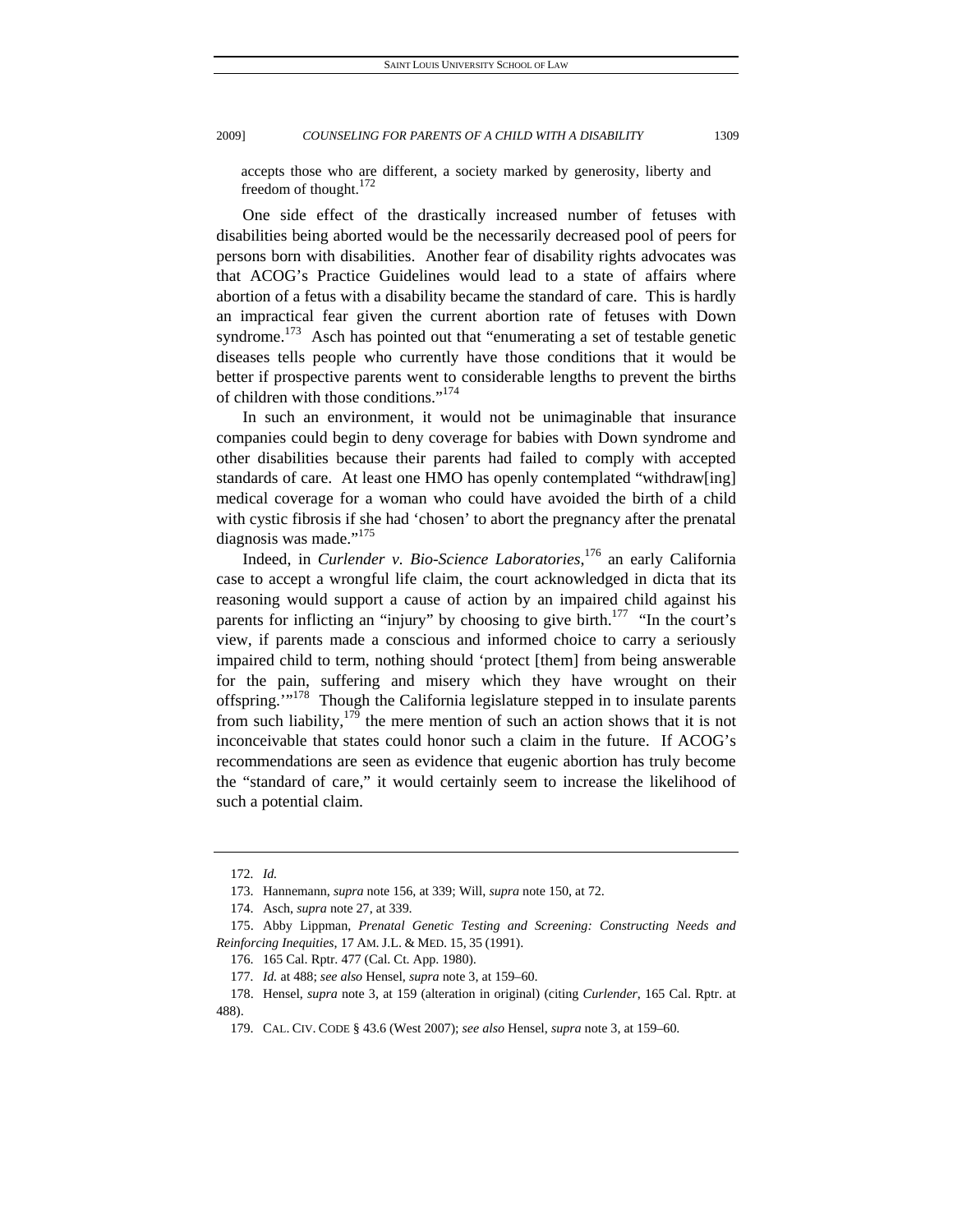As selective abortion becomes more the rule than the exception, a refusal to abort a fetus with a disability "may be considered a personal assumption of the risk of all of the struggles and hardships that follow the child's birth."<sup>180</sup> Insurance considerations aside, disability is thus transformed from a societal issue into an individual concern, undermining all work of the disability rights movement.<sup>181</sup> Under such circumstances any cohesive civil rights view of disability would collapse back into medical model thinking and "society's assessment of the individual's worth will be limited to the capability of current medical techniques to identify and correct impairments."<sup>182</sup>

Furthermore, while the ACOG recommendations are certainly intended to reduce the number of lawsuits directed at gynecologists and obstetricians, they invariably increase the potential pool of plaintiffs who can allege that a physician has breached his or her duty to the mother.<sup>183</sup> Because the standard of care is now to recommend screening tests for all women, rather than just women over thirty-five, the potential pool of plaintiffs who can allege that a physician has breached his or her duty to the mother is vastly increased.<sup>184</sup> For instance, in *Becker v. Schwartz*,  $185$  the plaintiff-mother had to prove that the standard of care for a mother of her age was to be informed of her risk of bearing a child with Down syndrome.<sup>186</sup> Now, any potential mother bearing a child with Down syndrome who was not informed of her chances of bearing such a child may be able to show that a physician has potentially breached her duty simply by reference to the ACOG's Practice Guidelines.

Due in large part to the work of disability rights groups, ACOG issued another monthly bulletin in December 2007, urging that "[a]fter the diagnosis of a chromosomal abnormality, the patient should receive detailed information, if known, about the natural history of individuals with the specific chromosomal finding."<sup>187</sup> The bulletin also urged that patients be referred to a genetic counselor, clinical geneticist, or groups such as the NDSS and NDSC upon screening or definite results that their fetus has a genetic condition.<sup>188</sup>

188*. Id.*

 <sup>180.</sup> Hensel, *supra* note 3, at 179–80.

 <sup>181.</sup> ROTHMAN, *supra* note 119, at 9.

 <sup>182.</sup> Hensel, *supra* note 3, at 181.

<sup>183</sup>*. See* Atlanta Obstetrics & Gynecology Group v. Abelson, 398 S.E.2d 557, 563 (Ga. 1990) ("[W]ith the continued advances in medical science which are occurring daily, the problems presented by the concept of 'wrongful birth' actions can only become increasingly more numerous and more complex."); *see also* Hensel, *supra* note 3, at 142.

<sup>184</sup>*. See ACOG 77*, *supra* note 14, at 217. The vast majority of children, including children with Down syndrome, are born to mothers under the age of thirty-five. Will, *supra* note 150.

 <sup>185. 386</sup> N.E.2d 807 (N.Y. 1978).

<sup>186</sup>*. Id.* at 811, 813

<sup>187</sup>*. ACOG Practice Bulletin No. 88: Invasive Prenatal Testing for Aneuploidy*, 109 OBSTETRICS & GYNECOLOGY 1459, 1464 (2007) [hereinafter *ACOG 88*].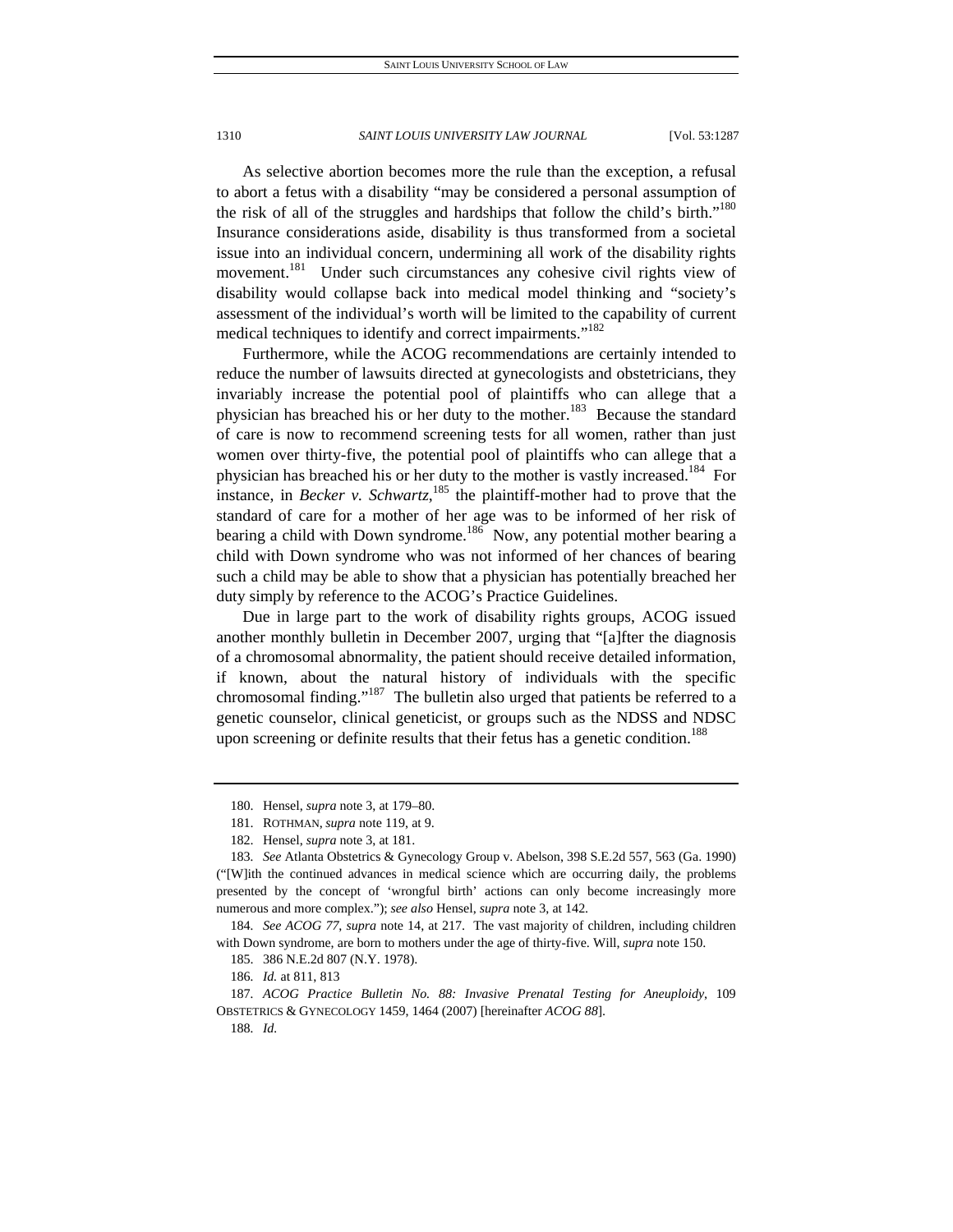While it is certainly laudable that ACOG would reach out to disability rights groups to help promote informed consent and proper genetic counseling, this does not alter the fact that the accepted standard of care in current medicine is to urge any means possible to identify a fetus with Down syndrome or select other fetal chromosomal abnormalities. This begs the question: Where is the line drawn between an "acceptable" and an "unacceptable" disability? Or, in legal parlance, between a non-actionable and an actionable disability? $189$  Wrongful birth and wrongful life suits have been raised in instances of children born with Tay-Sachs disease, Down syndrome, and congenital blindness, to name a few.<sup>190</sup> Within the range of diagnosable congenital conditions, it seems a slippery slope to begin labeling certain conditions beyond hope.<sup>191</sup>

Particularly troubling is that, at the time a disability is diagnosed, the only information that can be accurately communicated to parents is the identification of the disability and perhaps some expected parameters of the disability.<sup>192</sup> To categorize certain disabilities as actionable but others as nonactionable thus ignores the variation within a given disability. The testing only tells physicians and mothers that a fetus has a certain trait; it cannot predict how severely or mildly that trait will be represented in the child.<sup>193</sup> Success stories abound for disabilities as various as Down syndrome,<sup>194</sup> cystic fibrosis,<sup>195</sup> and spina bifida.<sup>196</sup> Wrongful birth and wrongful life suits thus ignore the potential richness of a life with a disability.<sup>197</sup> Essentially, "[t]he individual *is* the impairment, and the value of existence is judged on that basis alone." $^{198}$ 

The problem of differentiating between actionable and non-actionable conditions is again raised surrounding the issue of late-onset diseases. "Huntington's Disease, for example is a . . . debilitating and fatal condition that

<sup>189</sup>*. See* Hensel, *supra* note 3, at 182–83.

<sup>190</sup>*. Id.* at 181–82 & nn.219–21 (listing cases for each respective condition).

<sup>191</sup>*. See e.g.*, *id.* at 181–90 (discussing the problem of "line drawing").

<sup>192</sup>*. Id.* at 183.

<sup>193</sup>*. Id.*

<sup>194</sup>*. See* Hensel, *supra* note 3, at 183 & n.227; *see e.g.*, Priscilla Anderson, *Down's Syndrome: Cost, Quality and Value of Life*, 53 SOC. SCI. & MED. 627 (2001) (detailing interviews of people with Down syndrome discussing the quality of their lives).

<sup>195</sup>*. See* Hensel, *supra* note 3, at 183 & n.228 ("[A] child with cystic fibrosis 'might die from it, survive with physical disability, or suffer no noticeable impairment'") (quoting Edward J. Larson, *The Meaning of Human Gene Testing for Disability Rights*, 70 U. CIN. L. REV. 913, 922 (2002))).

<sup>196</sup>*. See* Alison Davis, *Yes, the Baby Should Live*, 31 NEW SCIENTIST 54 (1985). Davis, who has spina bifida, writes, "Despite my disability and the gloomy predictions made by doctors at my birth, I am now leading a very full happy and satisfying life by any standards." *Id.*

 <sup>197.</sup> Hensel, *supra* note 3, at 183.

<sup>198.</sup> Id. (emphasis added).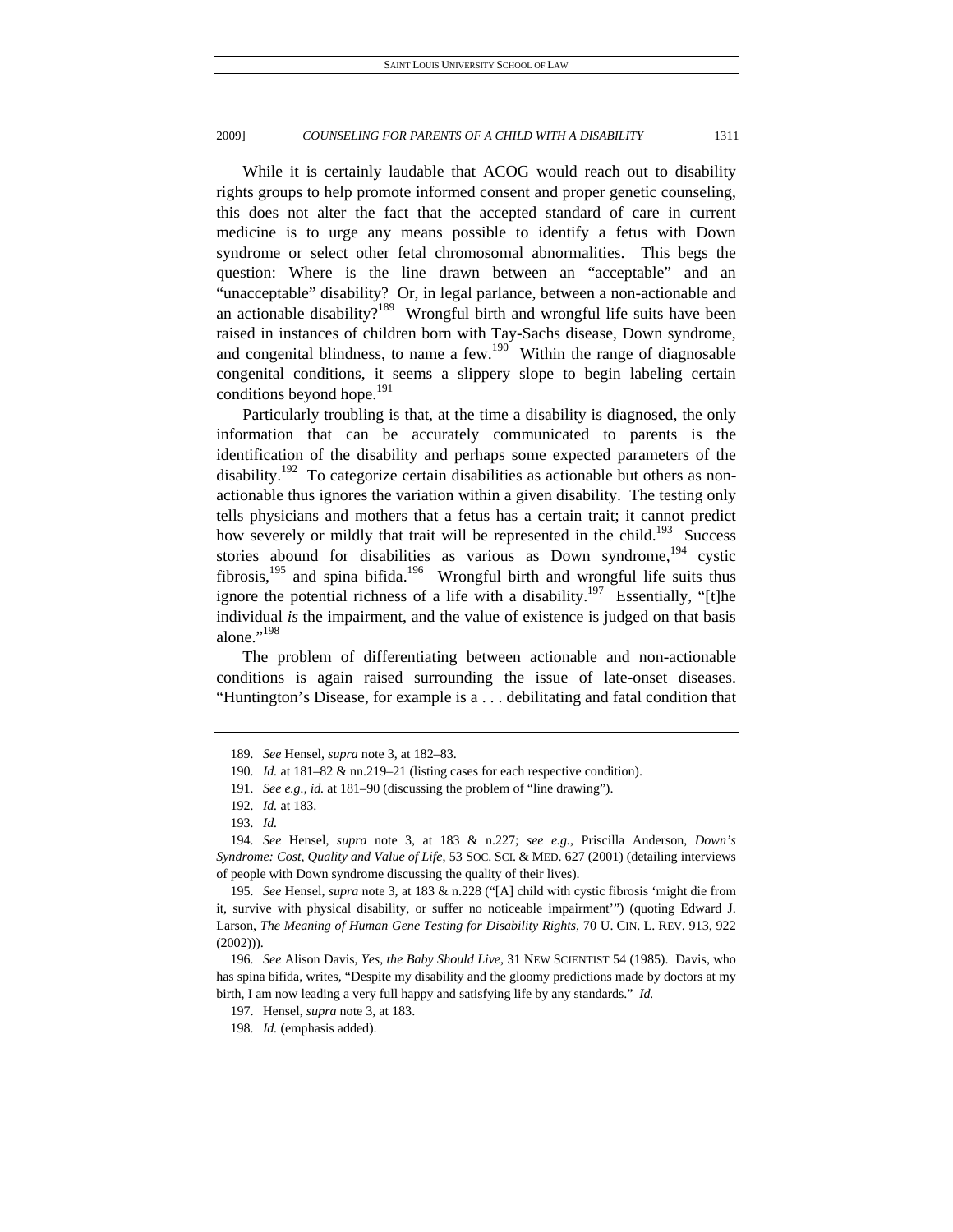begins in adulthood," but which can now be detected prenatally.<sup>199</sup> Would such a condition justify a jury verdict declaring the person's life a compensable damage?<sup>200</sup> Such a claim has not been raised yet, but would not stray too far theoretically from a typical wrongful birth or wrongful life action. When one takes into account that the life expectancy of individuals with Huntington's disease is less than for individuals with Down syndrome, and that expenses associated with Huntington's disease far outweigh those associated with Down syndrome, the application of wrongful birth and wrongful life lawsuits to certain disabilities and not others seems particularly arbitrary and irresponsible.<sup>201</sup>

With an accepted standard of care that currently targets a population of people who may live rich and fulfilling lives, and with the ability to diagnose a myriad of disorders—including late-onset disorders—it seems a scary proposition to have state-sanctioned lawsuits declaring people's lives to be legally compensable injuries. It is thus necessary and proper for legislative bodies to step in and protect the interests imperiled by wrongful birth and wrongful life lawsuits.

### IV. LEGISLATIVE SOLUTIONS

### *A. Wrongful Birth and Wrongful Life Actions Should Be Left to the Legislative Branch*

State legislatures should pass legislation to preclude wrongful birth and wrongful life causes of action. The legitimacy of wrongful birth and wrongful life actions, even if not defeated by the ADA, is more properly resolved by the legislative branch. The statutory approach in states that have chosen to pass legislation regarding wrongful birth and wrongful life actions is to disavow both actions. $202$ 

<sup>199</sup>*. See* Hensel, *supra* note 3, at 184; Suter, *supra* note 157, at 237 ("With the rapid identification of numerous genes through the Human Genome Project, scientists began to isolate genes associated with late-onset conditions.").

<sup>200</sup>*. See* Hensel, *supra* note 3, at 185 & n. 237. The question raised, of course, is whether a portion of a rich and fulfilling life can be offset by avoidable (via abortion) pain and suffering. Some scholars have compared and contrasted wrongful birth and wrongful life cases with rightto-die cases. *See, e.g.*, Michael B. Kelly, *The Rightful Position in "Wrongful Life" Actions*, 42 Hastings L.J. 505, 548 (1991). To the extent that right-to-die issues are raised by the question posed, this is not the intent of the author. Such questions far exceed the scope of this Comment.

<sup>201</sup>*. See generally* Suter, *supra* note 157.

<sup>202</sup>*. See* Sheth, *supra* note 5, at 652 n.71; *see also* IDAHO CODE ANN. § 5-334 (1986) (precluding actions claiming "person would not have been permitted to have been born alive but would have been aborted"); IND. CODE ANN. § 34-12-1-1 (1998) (same); MINN. STAT. ANN. § 145.424 (1993) (banning wrongful birth and wrongful life claims alleging a child would have been aborted); MO. REV. STAT. § 188.130 (2000) (same); N.D. CENT. CODE § 32-03-43 (1993)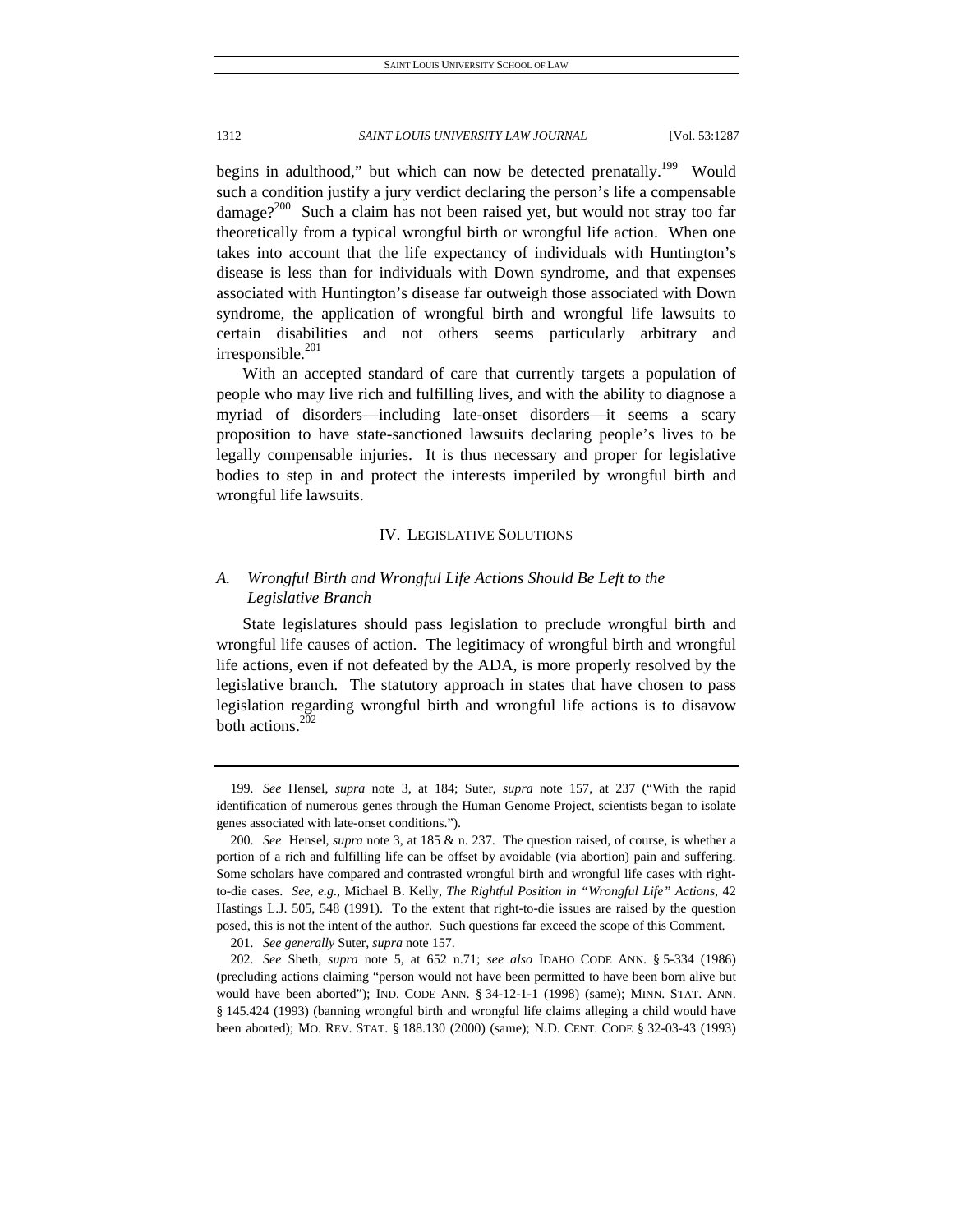Missouri is one of the states to take initiative in rejecting both wrongful birth and wrongful life actions. Section 188.130 of the Missouri Code provides that:

1. No person shall maintain a cause of action or receive an award of damages on behalf of himself or herself based on the claim that but for the negligent conduct of another, he or she would have been aborted.

2. No person shall maintain a cause of action or receive an award of damages based on the claim that but for the negligent conduct of another, a child would have been aborted.<sup>203</sup>

The two portions of this provision are intended to apply to wrongful life and wrongful birth causes of action, respectively.

Only one state has passed legislation approving of wrongful birth and wrongful life actions.<sup>204</sup> Nine, however, have disapproved of these causes of action.<sup>205</sup> This is in stark contrast to the number of states that have accepted some form of wrongful birth action via judicial approval.<sup>206</sup> It seems a fair question to ask: Why the discrepancy?

Some courts have come to the conclusion that the legislature is the more appropriate place for debate and decisionmaking, especially when dealing with questions that have such broad implications for society.<sup>207</sup> If, after the robust public debate encouraged by the legislative format, many states have decided to preclude wrongful birth and wrongful life causes of action, it would seem to indicate that some of the twenty-three jurisdictions that have allowed these causes of action via judicial approval might also decide to ban wrongful birth and wrongful life tort actions.

In four of the nine states that have prohibited wrongful birth and wrongful life causes of action, the statutes have never been challenged.<sup>208</sup> Of cases that

<sup>(</sup>precluding wrongful life actions); 42 PA. CONS. STAT. ANN. § 8305(B) (1993) (precluding wrongful birth and wrongful life claims alleging that "a person once conceived would not or should not have been born"); S.D. CODIFIED LAWS § 21-55-1 (1987) (banning wrongful life); UTAH CODE ANN. § 78-11-24 (1993) (banning claims alleging that a person would not have been permitted to have been born alive but would have been aborted); MICH. COMP. LAWS ANN. § 600-2971 (West 2004) (banning both wrongful birth and wrongful life actions).

 <sup>203.</sup> MO. REV. STAT. § 188.130.

<sup>204</sup>*. See* ME. REV. STAT. ANN. tit. 24, § 2931 (2000); *see also* Thibeault v. Larson, 666 A.2d

<sup>112 (</sup>Me. 1995) (interpreting section 2931 to authorize recovery of damages for wrongful birth).

<sup>205</sup>*. See* sources cited *supra* note 202.

<sup>206</sup>*. See supra* text accompanying notes 61–68; *see also* Sheth, *supra* note 6, at 650 n.59.

<sup>207</sup>*. See e.g.*, Becker v. Schwartz, 386 N.E.2d 807, 812 (N.Y. 1978); *see also supra* Part II.

 <sup>208.</sup> Julie F. Kowitz, Note, *Not Your Garden Variety Tort Reform: Statutes Barring Claims*  for Wrongful Life and Wrongful Birth Are Unconstitutional Under the Purpose Prong of Planned Parenthood v. Casey, 61 BROOK. L. REV. 235, 256–57 (1995). The four states are Idaho, Indiana, North Dakota, and South Dakota. *Id.* n.106. Utah has only one case arising under its statute, and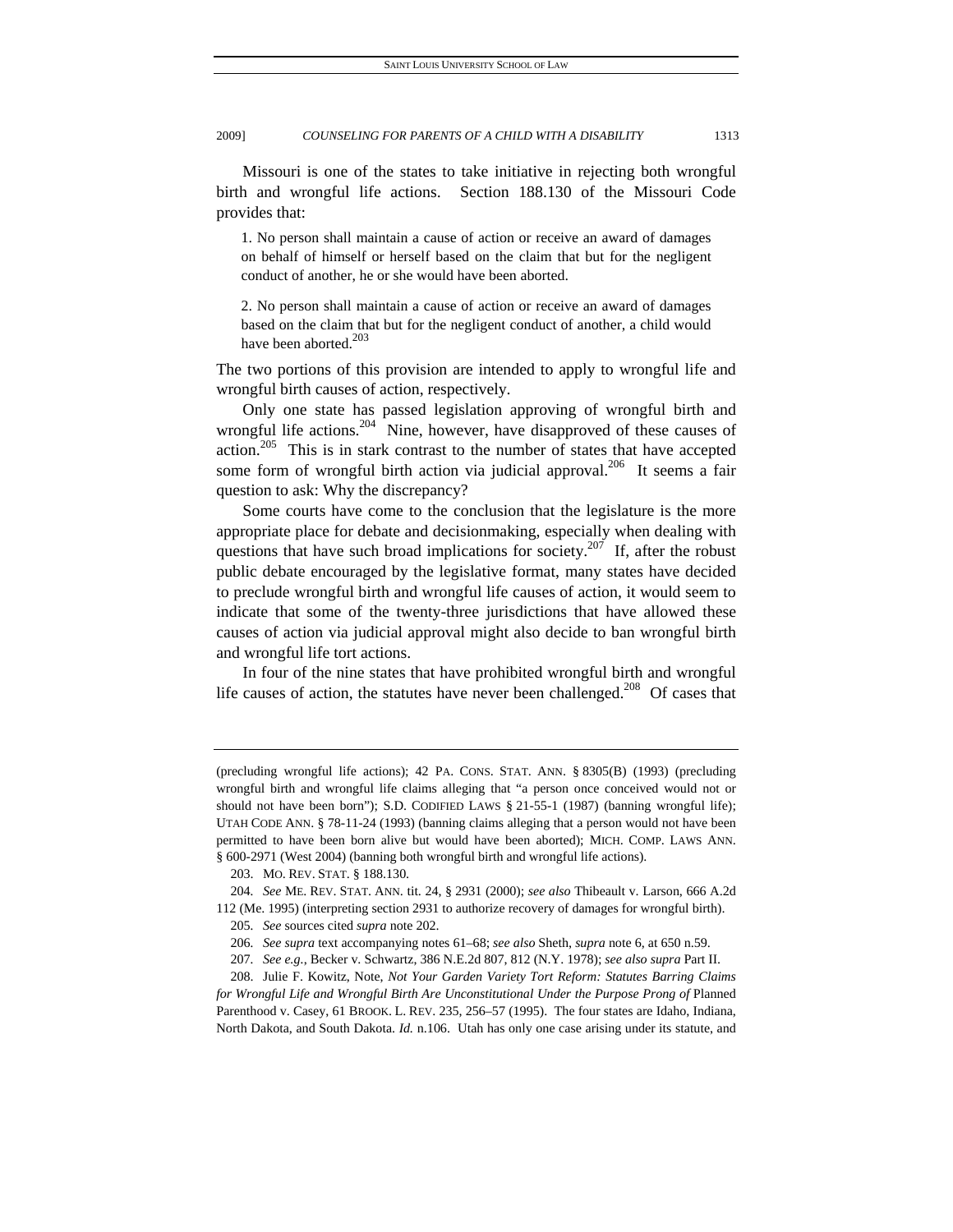have challenged the constitutionality of statutes prohibiting wrongful birth and wrongful life statutes, the claim is that these statutes unduly burden a woman's access to an abortion.<sup>209</sup> No such challenge has thus far been successful.<sup>210</sup>

Courts have typically rejected constitutional challenges to statutes barring wrongful birth and wrongful life causes of action either by reasoning that the statute's effect does not constitute state action<sup>211</sup> or that the statute's bar on these causes of action does not affect the right to terminate a pregnancy.<sup>212</sup> While it is certainly important that wrongful birth and wrongful life actions not be legislatively prohibited for the express purpose of restricting a woman's access to an abortion, courts have thus far rejected such analysis.<sup>213</sup> The logic of denying such a challenge seems to hold up. A ban on wrongful birth and wrongful life actions—brought after a child's birth—has seemingly no effect on a woman's access to prenatal services such as an abortion.<sup>214</sup>

209*. See e.g.*, Planned Parenthood of Se. Pa. v. Casey, 505 U.S. 833 (1993).

210*. See, e.g.*, Hickman v. Group Health Plan, Inc., 396 N.W.2d 10 (Minn. 1986); Wilson v. Kuenzi, 751 S.W.2d 741 (Mo.banc 1988); Azzolino v. Dingfelder, 337 S.E.2d 528 (N.C. 1985); Edmonds v. W. Pa. Hosp. Radiology Assocs., 607 A.2d 1083 (Pa. Super. Ct. 1992).

211*. See, e.g.*, *Hickman*, 396 N.W.2d at 10 (finding lack of state action and therefore no constitutional violation); *Edmonds*, 607 A.2d at 1083 (upholding statute based on lack of state action).

212*. See, e.g.*, *Hickman*, 396 N.W.2d at 14 (stating that the statute barring wrongful birth suits "does not directly interfere with the woman's right to choose a safe abortion"); *Edmonds*, 607 A.2d at 1087 (concluding that statute "neither regulates nor directly affects [abortion] rights").

213*. Hickman*, 396 N.W.2d at 10; *Edmonds*, 607 A.2d at 1087.

214. According to Darpana M. Sheth,

wrongful birth and wrongful life claims may violate Title II of the ADA in three respects. First, wrongful birth and wrongful life claims discriminate against individuals protected by the ADA, namely the children [involved in the actions] . . . . Second, . . . these causes of action discriminate against [the children involved in the lawsuits] on the basis of their disabilities . . . . Third, judicial and legislative recognition and state enforcement of wrongful birth and wrongful life claims constitute discrimination by a public entity.

Sheth, *supra* note 6, at 655. That wrongful birth and wrongful life suits may violate the ADA does not appear to have been litigated at this point, but may in the future present a persuasive argument that these suits are void as in violation of the ADA. *See id.* at 655–64. *But see* Kowitz, *supra* note 208 (arguing that "statutes barring wrongful life and wrongful birth actions absolutely contradict the principles of informed consent espoused in *Casey*" and that under the statutory safe harbor physicians might be more likely to withhold information regarding "the health of the fetus" which "is so integral to informed choice that its omission substantially obstructs a woman's right to choose abortion").

the opinion explicitly states that it does not consider the constitutionality of the statute. C.S. v. Nielson, 767 P.2d 504 (Utah 1988).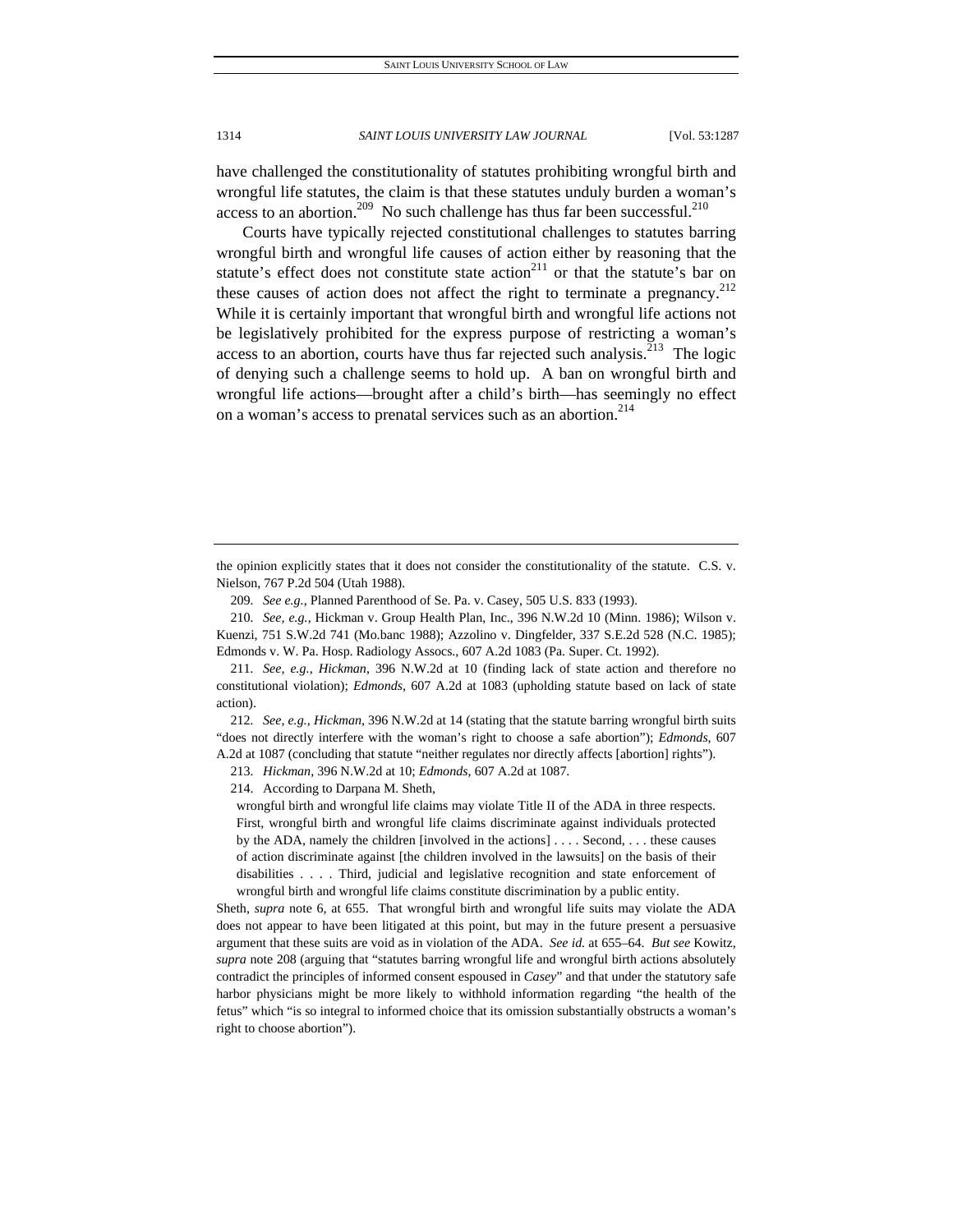### *B. State and Federal Legislation Is Necessary to Establish Informed Genetic Counseling*

It is now nationally recognized that there is a vast deficiency in data needed to better "understand the epidemiology of prenatally diagnosed conditions, to monitor trends accurately, and to increase the effectiveness of health intervention."<sup>215</sup> The reason for such a deficiency is undoubtedly due to the unique confluence of factors discussed in this Comment.

Recognizing that "[t]he extent and quality of the information provided to patients both before [prenatal] testing and upon delivery of the test results is a matter of critical importance because these results demand decisions concerning whether to abort, proceed with further tests, plan for adoption, or make special birth arrangements,"<sup>216</sup> Missouri passed legislation regarding prenatal testing and women's access to counseling.<sup>217</sup> Section 191.923 of the Missouri Code states that "pregnant women who choose to undergo prenatal screening should have access to timely and informative counseling about the conditions being tested for, the accuracy of such tests, and resources for obtaining support services for such conditions."<sup>218</sup>

The rationale of Section 191.923 of the Missouri Code is that "[i]nformed consent is a critical component of all genetic testing and prenatal screening . . . and the counseling that follows may lead to the unnecessary abortion of unborn humans with Down syndrome or other prenatally diagnosed conditions."<sup>219</sup> The legislation implicitly recognizes that "directiveness and lack of information may permeate the entire decision-making process"<sup>220</sup> if a concerted effort is not made at the very beginning of the process to honor and promote informed consent.

In the modern legal setting, including the availability of wrongful birth and wrongful life suits, physicians are very aware that the "clearest evidence of compliance is to have a patient take the test . . . prompt[ing] many healthcare professionals, at a minimum, to *encourage* . . . screening."<sup>221</sup> Legislation thus may be necessary to counter this impulse to practice defensive medicine.

 <sup>215.</sup> Prenatally and Postnatally Diagnosed Conditions Awareness Act, S. 1810, 110th Cong.  $\S$  2(a)(2) (2007) (as introduced in the Senate, July 18, 2007) (enacted as Prenatally and Postnatally Diagnosed Conditions Awareness Act, Pub. L. No. 110-374, 122 Stat. 4051 (2008) (to be codified at 42 U.S.C. § 280g-8)); *accord* Prenatally Diagnosed Condition Awareness Act of 2007, H.R. 3112, 110th Cong. § 2(a)(2) (2007) (as introduced in House, July 19, 2007).

 <sup>216.</sup> Hannemann, *supra* note 156, at 338.

 <sup>217.</sup> MO. REV. STAT. § 191.923 (Supp. 2008) (introduced as H.B. 818, 94th Gen. Assem. (Mo. 2008)).

 <sup>218. § 191.923.1.</sup> 

<sup>219</sup>*. Id.*

 <sup>220.</sup> Hannemann, *supra* note 156, at 341.

 <sup>221.</sup> Suter, *supra* note 157, at 253.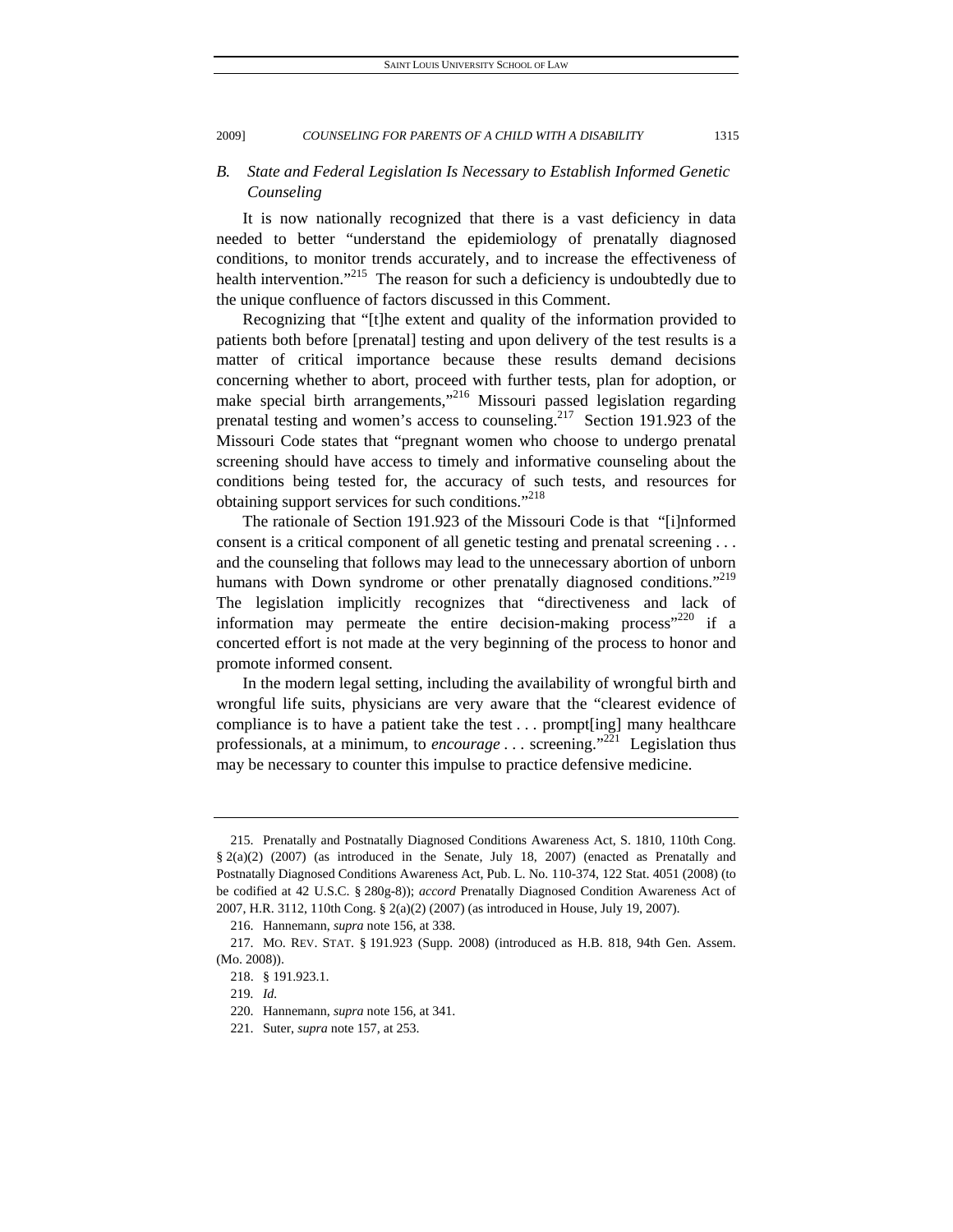Section 191.923 of the Missouri Code and the Prenatally and Postnatally Diagnosed Conditions Awareness Act, by making informed consent the focal point of the legislation,  $^{222}$  recognize the tendency toward defensive medicine and promote an entire process that is instead permeated by non-directiveness and support. Missouri's legislation states, more specifically:

When a prenatally diagnosed condition, including but not limited to Down Syndrome, becomes known as a result of one or more prenatal tests, the physician or other health care professional who requested or ordered prenatal tests . . . shall provide the patient with current information about the conditions that were tested for, the accuracy of such tests, and resources for obtaining support services for such conditions.<sup>223</sup>

The statute goes on to establish support services such as "a clearinghouse of information concerning supportive services providers, information hotlines specific to Down Syndrome or other prenatally diagnosed conditions, resource centers, education, other support programs for parents and families, and the alternatives to abortion services program under [Missouri law]."224

The Prenatally and Postnatally Diagnosed Conditions Awareness Act offers many of the same resources.<sup>225</sup> The legislation calls for "the expansion" and further development of the National Dissemination Center for Children with Disabilities,"<sup>226</sup> "the establishment of a national registry . . . of families willing to adopt newborns with Down syndrome or other prenatally or postnatally diagnosed conditions,"<sup>227</sup> and "the establishment of awareness and education programs for health care providers who provide, interpret, or inform parents of the results of prenatal tests for Down syndrome or other prenatally or postnatally diagnosed conditions."<sup>228</sup>

In keeping with its emphasis on informed consent, the legislation mandates that upon receipt of a positive prenatal or postnatal diagnosis, $^{229}$  parents be

<sup>222</sup>*. See* Prenatally and Postnatally Diagnosed Conditions Awareness Act, S. 1810, 110th Cong.  $\S$  2(a)(1) (2007) (as introduced in the Senate, July 18, 2007) ("Informed consent is a critical component of all genetic testing.").

 <sup>223. § 191.923.3.</sup> 

<sup>224</sup>*. Id.*

 <sup>225.</sup> Prenatally and Postnatally Diagnosed Conditions Awareness Act sec. 3, § 399R(b)(1).

<sup>226</sup>*. Id.* § 399R(b)(1)(B)(ii).

<sup>227</sup>*. Id.* § 399R(b)(1)(B)(iv).

<sup>228</sup>*. Id.* § 399R(b)(1)(B)(v).

 <sup>229.</sup> While it has gone largely undiscussed during the course of this Comment, there is certainly great room for improvement regarding the state of affairs surrounding postnatal diagnosis of congenital condition and the subsequent delivery of this news to new parents. *See* Skotko, *supra* note 97, at 73. Skotko concludes with ten recommendations for health care professionals: (1) "[T]he person to deliver postnatal diagnosis should be a physician," (2) obstetricians "should coordinate their messages with neonatologists and pediatricians," (3) diagnoses "should be delivered once the mother is settled and as soon as a physician suspects the diagnosis," (4) "whenever possible, the physician should make the announcement with both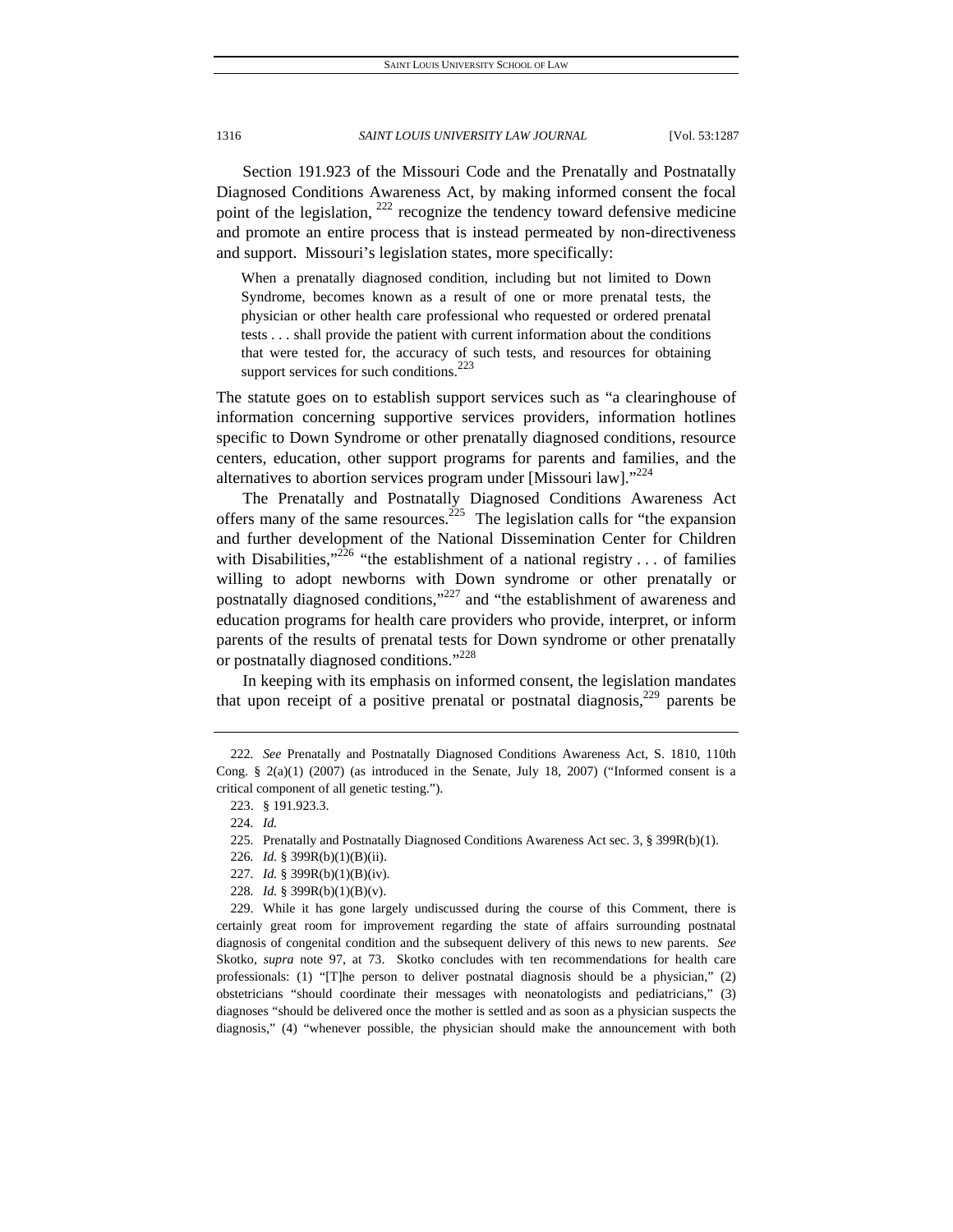provided "[u]p-to-date, evidence-based, *written* information concerning the range of outcomes for individuals living with the diagnosed condition, including physical, developmental, educational, and psychosocial outcomes."<sup>230</sup>

The legislation further requires that the Government Accountability Office later "submit report[s]... concerning the effectiveness of current healthcare and family support programs serving as resources for the families of children with disabilities."<sup>231</sup>

### **CONCLUSION**

That we are being propelled in the direction of Brave New World is obvious. But no less obvious is the fact that we can, if we so desire, refuse to co-operate with the blind forces that are propelling us. For the moment, however, the wish to resist does not seem to be very strong or very widespread.<sup>232</sup>

The availability of wrongful birth and wrongful life lawsuits has led to a situation where the legal climate of America has great sway over physician practices.<sup>233</sup> For example, in the 1970s, ACOG's legal department began advising that obstetricians use the newly minted technology of Alpha-Fetoprotein screening kits in order to provide a legal defense to any actions brought against them for the birth of a child with a defect.<sup>234</sup> The routinization of prenatal testing and the use of "testing as a standard of care has been largely rooted in legal rather than medical necessity."<sup>235</sup> In such a climate, it is not difficult to see that ACOG's most recent Practice Guidelines are at least in part due to the increased liability that directly results from wrongful birth and wrongful life tort actions. Thanks to the human genome project, prenatal screening tests are available earlier in pregnancies and are available to diagnose more disorders.<sup>236</sup>

parents present in a private setting," (5) "when delivering [a diagnosis], the physician should first congratulate the parents on the birth of their child and should not forget to talk about the positive aspects" of the congenital condition diagnosed, (6) health care professionals should keep their personal opinions to themselves," (7) "mothers should be provided with up-to-date printed materials," (8) "parents should be provided access to other families who have children with" the same congenital condition, (9) "after the initial diagnosis . . . , parents should be offered a private hospital room," and (10) "all physicians should be cognizant of the realities and possibilities of" modern day life with the diagnosed congenital condition. *Id.* at 74–76.

 <sup>230.</sup> Prenatally and Postnatally Diagnosed Conditions Awareness Act sec. 3, § 399R(c)(1)(A) (emphasis added).

<sup>231</sup>*. Id.* § 399R(d).

 <sup>232.</sup> ALDOUS HUXLEY, BRAVE NEW WORLD REVISITED, 23–24 (1958).

<sup>233</sup>*. See* Hannemann, *supra* note 156, at 342.

<sup>234</sup>*. Id.*

<sup>235</sup>*. Id.*

<sup>236</sup>*. See* Hensel, *supra* note 3, at 142 & n.5.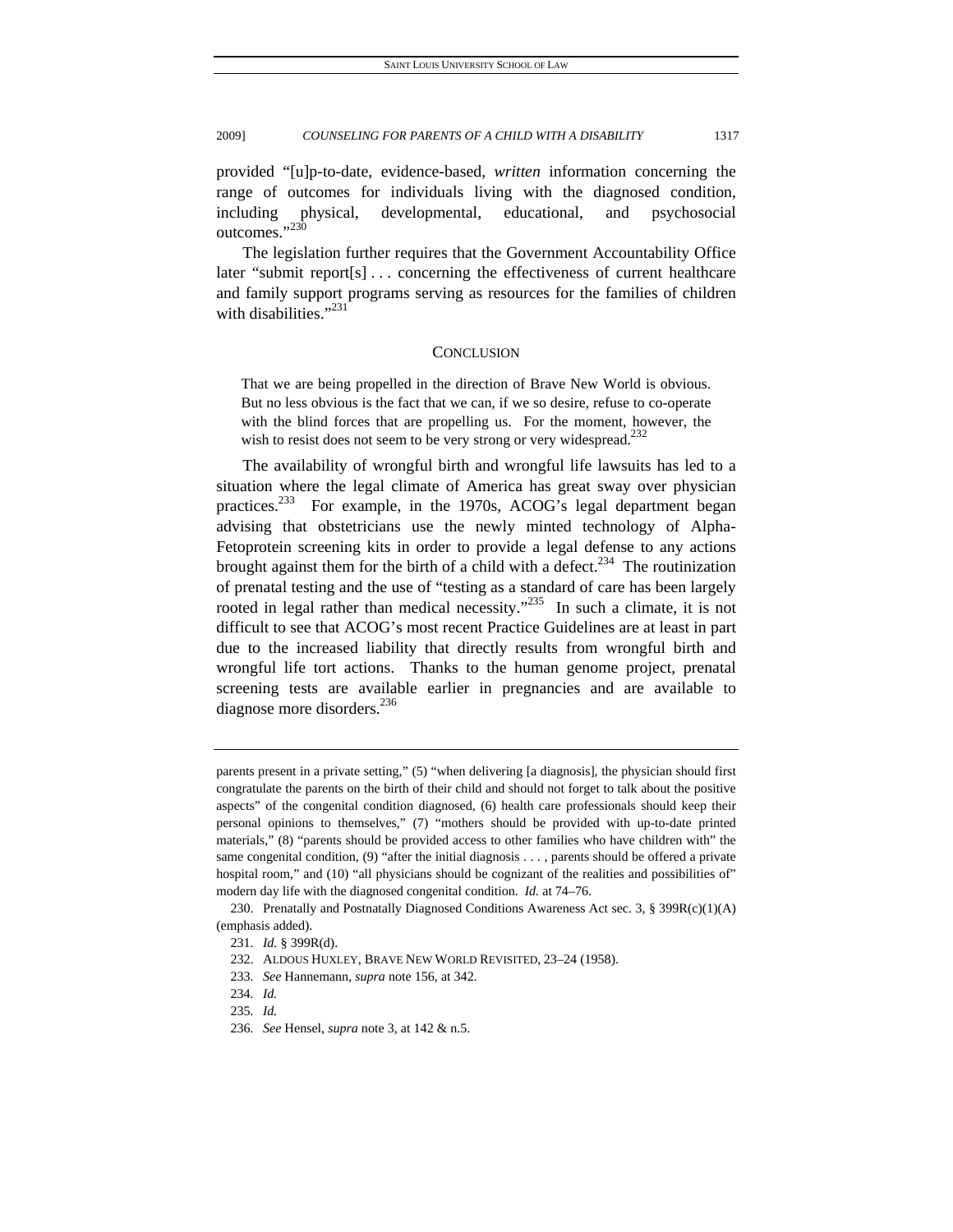As Asch has noted, "[p]romoting informed reproductive choice may be the stated goal of test developers, but the generally expected and desired result of a disability diagnosis is the termination of that particular pregnancy in hopes that the next one will yield an embryo or fetus free of a detectable trait."<sup>237</sup> Thus, society seems to have determined that it is more worthwhile and efficient to "'solve' problems of disability by prenatal detection and abortion, rather than by expending those resources in improving" conditions for members of the community with disabilities. $238$ 

ACOG's most recent Practice Guidelines "offer practical recommendations for implementing Down syndrome screening in practice. $1239$  While clinically neutral, the Practice Guidelines are representative of a larger and disturbing trend: the devaluation of the lives of the disabled. This societal trend is evident not only by the continued acceptance of wrongful birth and, in fewer jurisdictions, wrongful life actions, but also by the implicit acceptance of eugenic abortions.

The ACOG Practice Guidelines will form the crux of how prenatal screening tests will be used by physicians around the country. Are there appropriate safeguards in place to ensure that expectant mothers who agree to prenatal testing have done so with full, informed consent? Evidence seems to indicate that with the system currently in place, this question must be answered in the negative.<sup>240</sup> Are women who choose to abort a fetus with a congenital condition doing so with full, accurate information and after appropriate nondirective counseling? The current abortion rate for fetuses with Down syndrome juxtaposed with the 214 family-long waiting list to adopt a child with Down syndrome<sup>241</sup> seems to indicate to this author that there is a fundamental disconnect between the information presented to women following a prenatal diagnosis of a congenital condition and the actual potential of these individuals. The full potential of many people with such congenital conditions to live a rich and fulfilling life and to bring joy to those around them seems too often to be overlooked.

Legislation is necessary to remedy this disconnect. Missouri's tort reform to protect health care providers from wrongful birth and wrongful life actions is a model that should be duplicated by other states. While national legislation

 <sup>237.</sup> Asch, *supra* note 27, at 336 (quoting Adrienne Asch, *Why I Haven't Changed My Mind About Prenatal Diagnosis: Reflections and Refinements*, *in* PRENATAL TESTING AND DISABILITY RIGHTS *supra* note 44, at 234, 240).

<sup>238</sup>*. Id.* at 333.

<sup>239</sup>*. See ACOG 77*, *supra* note 14, at 217.

<sup>240</sup>*. See* Andrews, *supra* note 164, at 974–75; Suter, *supra* note 157, at 256.

 <sup>241.</sup> Will, *supra* note 150 ("At least 85 percent of pregnancies in which Down syndrome is diagnosed are ended by abortions."); *see also* 151 CONG. REC. S2982 (daily ed. Mar. 17, 2005) (statement of Sen. Brownback) ("For some conditions that can be detected in the womb, such as Down Syndrome, we are aborting 80 percent or more of the babies who test positive.").